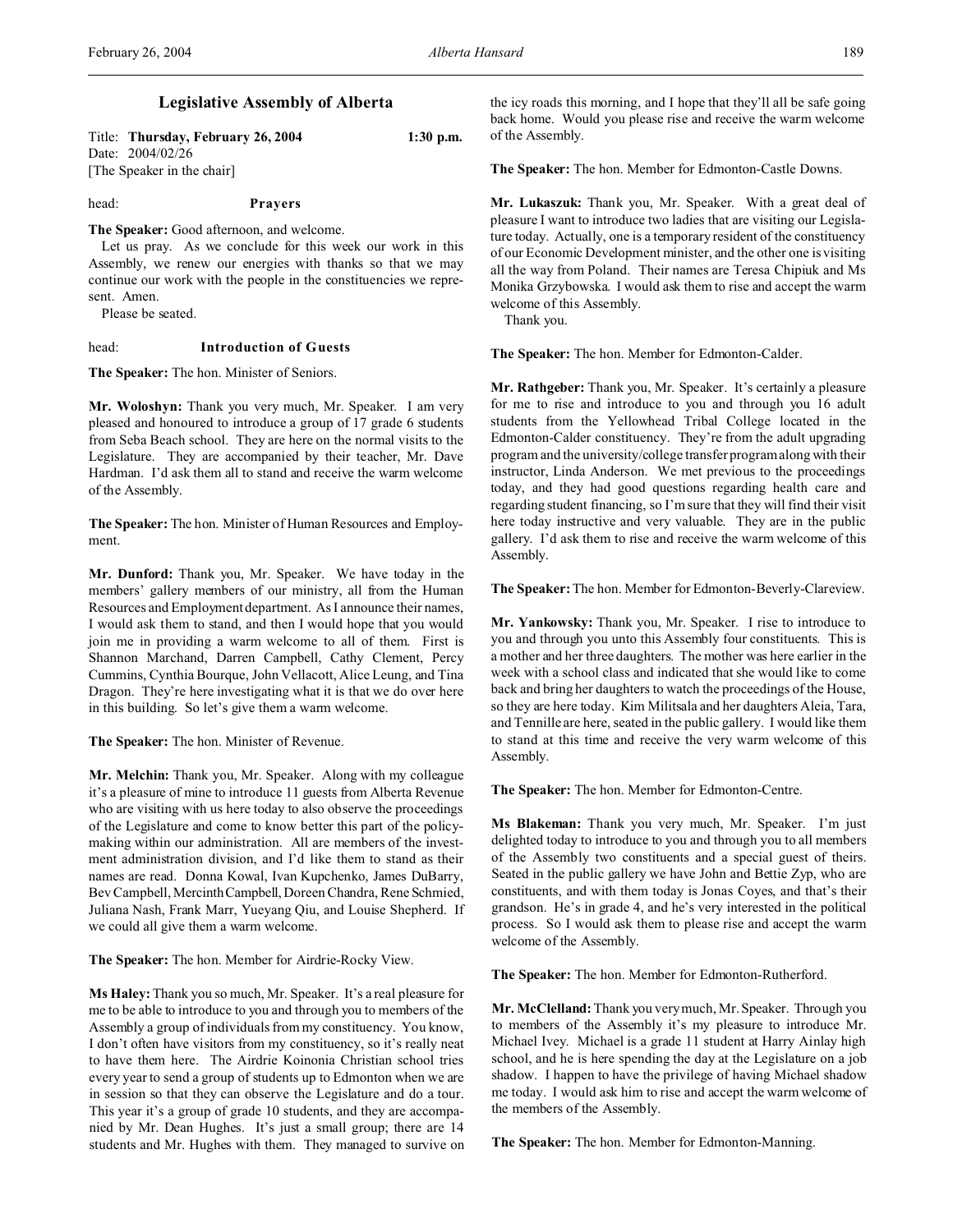**Mr. Vandermeer:** Thank you, Mr. Speaker. Today it's my honour to introduce to you and through you to members of this Assembly three people that are near and dear to me. I'd like to ask them to stand as I call out their names. The first one is my lovely wife, Trish; my fine eldest son, William; and for the time being my youngest son, Samuel. I know you're sitting there wondering where my daughter is. Currently, her French class is in Quebec on a student exchange program.

## head: **Oral Question Period**

**The Speaker:** First Official Opposition main question. The hon. Member for Edmonton-Gold Bar.

#### **Electricity Deregulation**

**Mr. MacDonald:** Thank you, Mr. Speaker. This government has blown \$8 billion on trying to make electricity deregulation work. Now the Premier admits that he doesn't know, quote, if prices will ever go down. This is no comfort to consumers in this province. To the Premier: why has this Premier blown \$8 billion on an electricity deregulation scheme that will never, never work to benefit consumers?

**Mr. Klein:** Mr. Speaker, only the Liberals say it will never, never work. The Liberal critics say that the deregulation has caused higher power bills and that the increased generation brought about since deregulation would have happened anyway. That is nonsense. The fact is that Alberta has gained over 3,000 megawatts of new power generation, a 30 per cent increase to Alberta's energy supply, and those who say that new generation would have come about anyway are wrong.

Mr. Speaker, relative to rate increases, certainly on the retail side, the consumer side, a lot of work has been done to protect the consumer from sloppy billing, from gouging, improper pricing of electricity. Relative to the price of electricity or natural gas or oil or any commodity, there is the general increase in the rate of inflation. The price of gas, the price of electricity, the price of oil, the price of everything in other provinces is going up, as is the price of health care, by the way. Everything is going up. Their salaries go up. Our salaries go up. The salaries of the public service employees go up. Everything goes up.

## *1:40*

Mr. Speaker, we try to achieve stabilization as much as we possibly can, but we have no control over prices going up related to the normal rate of inflation. I would remind the hon. member that if a power company wishes to have a rate increase, they have to go through the process, the process of the Alberta Energy and Utilities Board. If they're concerned about prices going up, they can intervene, which they never do.

**The Speaker:** The hon. member.

**Mr. MacDonald:** Thank you, Mr. Speaker. Again to the Premier: when did the Premier realize that electricity prices will never go down as a result of electricity deregulation?

**Mr. Klein:** Mr. Speaker, I don't know, but I do know that in tracking the rate of inflation, things go up. Commodity prices go down from time to time, but incrementally and over the years they go up. The price of wheat, the price of barley, the price of oil, the price of gas, the price of electricity: they go up. It's called the normal rate of inflation. From time to time they do come down, but incremental-

ly they go up. God, I can remember when the price of oil went down to – what? – about \$8 a barrel. Now it's up to in excess of \$30 a barrel. So things do come down, but incrementally and over the course of history . . . Instead of spending millions of taxpayers' dollars FOIPing to find out whether we spent \$2.70, he should maybe do some research in the incremental increases in power prices, gas prices, oil prices, wheat prices, barley prices.

**The Speaker:** The hon. member.

**Mr. MacDonald:** Thank you. There's a lot of inflation in this House.

Is Dr. West's first job with this government to correct bad public policy and to once and for all unplug electricity deregulation? Is that his first job?

**Mr. Klein:** No. Dr. West's first job is to make sure that the policies of the government are fulfilled. Dr. West is not involved in policy development. I can understand their concern about Dr. West being the chief of staff.

**Mrs. Nelson:** Snap you like a twig.

**Mr. Klein:** Oh, absolutely. So when they launch these frivolous requests, spending millions of taxpayers' dollars to determine whether we spent \$2.70 on a glass of orange juice, Steve West will make sure that, indeed, any requests for information are legitimate, and he will keep their feet to the fire. Mr. Speaker, I suspect we will see their rear ends pucker.

**The Speaker:** Second Official Opposition. The hon. Member for Edmonton-Gold Bar.

**Mr. MacDonald:** Thank you, Mr. Speaker. The Premier has turned the Public Affairs Bureau into the marketing wing of the electricity industry. Despite the fact that electricity deregulation is an \$8 billion waste of money, the Public Affairs Bureau still plans to spend \$3 million trying to sell this to Alberta consumers. To the Premier: why has the Premier turned his Public Affairs Bureau into the marketing arm of the electricity industry?

**Mr. Klein:** I don't think that that is true, Mr. Speaker. Well, I don't think – it is not true. It's not the marketing arm. As a matter of fact, I've listened to many commercials by many power-generating companies and power-distributing companies advertising rates and advertising the ability of people to contract with their particular company and advertising the wonderful service that they're prepared to offer. The Public Affairs Bureau had nothing to do with that.

**Mr. MacDonald:** Again to the Premier: why is the Premier committing \$3 million to trying to sell a defective product, electricity deregulation, when even he doesn't have any confidence that it works?

**Mr. Klein:** Oh, Mr. Speaker, that is not true. That is a big fib. I have lots of confidence in energy deregulation. I have lots of confidence in a program that brought about 3,000 additional megawatts of power to this province and prevented brownouts and blackouts. I have great confidence in the Bolger committee report, of which two representatives were from this government caucus, to deal with the retail and the consumer side. So I don't believe that energy deregulation has failed at all. I think it has been a monumental success and, indeed, is a model for those that want to deregulate – is a model – in North America.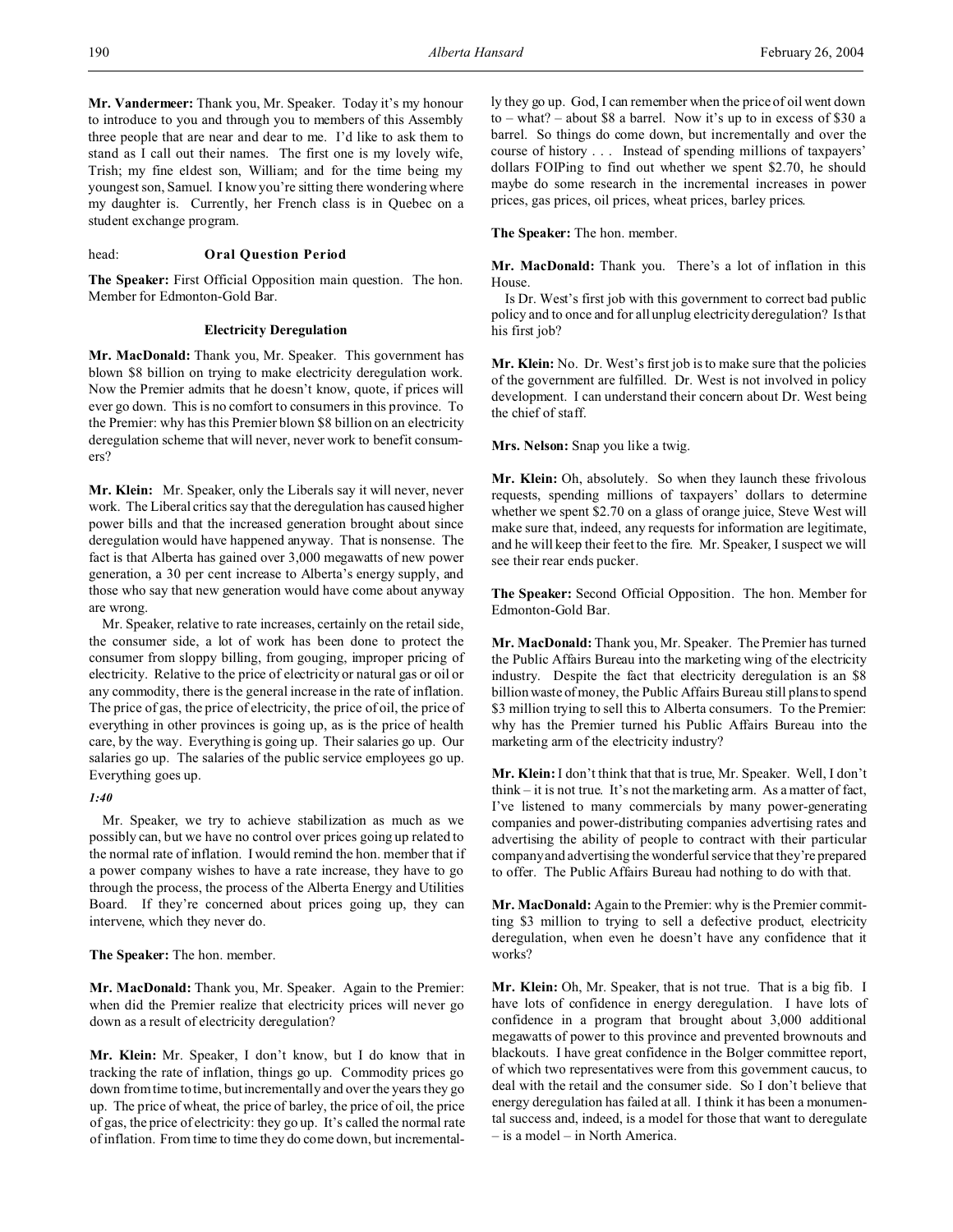Mr. Speaker, would this hon. member like us to go to a stateowned system where they have accumulated millions, billions of dollars worth of public debt? Is that what they want? I think that's what they want, because that is quite consistent with Liberal thinking.

**Mr. MacDonald:** Mr. Speaker, I want the Premier to visit liberalopposition.com and see what a real electricity policy looks like.

This is to the Premier. Who in the government ordered ATCO Gas to hand over close to half a million dollars to the government of Alberta to pay for this propaganda campaign?

**Mr. Klein:** Mr. Speaker, I have no idea if that statement is true. You know, we have learned in this Legislature that any statement coming from the Liberal opposition is embellished, is exaggerated, and when it's investigated, it turns out to be so far from the truth as to be absolutely ridiculous.

**Mr. Bonner:** What are you doing?

**Mr. Klein:** Well, Mr. Speaker, this hon. member, I think the Member for Edmonton-Glengarry if I recognize his chirping, is a good example, a very, very good example. He brings out this information relative to the use of government aircraft. He is totally and absolutely off base, but he creates through innuendo, vicious innuendo, an implication that something wrong has taken place when, indeed, nothing wrong or improper took place. And he refused to apologize.

#### **Southeast Calgary Hospital**

**Dr. Taft:** Mr. Speaker, this week alone I've received two shocking letters about appalling conditions at the Foothills hospital. While this Premier talks about providing wine and room service at health care's version of Hotel Ritz, ordinary Albertans are being made to wait eight hours in emergency with stroke symptoms and are even resorting to lying on the floor in emergency rooms. To the Premier: how does the Premier explain his government's failure to construct a new hospital in Calgary despite the fact that he personally identified this as a priority five years ago?

**Mr. Klein:** Mr. Speaker, first of all, this allegation, again, is wrong – wrong. His nose is growing. To stand up and say that is wrong. Indeed, the Calgary regional health authority is now proceeding with conceptual plans for a hospital in the south. Money has been committed for revamping of the trauma centre and emergency room at Foothills hospital. A children's hospital is well under construction right now, as we speak. The centre for expertise for bone and joint surgery is well underway. The Alberta foundation for medical research is well funded and is generating good research projects. So what the hon. member says, that we are not committed, is wrong, absolutely wrong. Yes, there may be problems. There are always going to be problems. That's why we are addressing as Premiers the whole issue of achieving sustainability in the health care system.

## *1:50*

When the hon. member talks about wine in hospitals, Mr. Speaker, put it in context. I alluded to a person who visited Birmingham, England, where he has operatives, by the way, in England or the U.K. anyway, a person who related to me a story about going there to have the Birmingham hip installed and taking advantage of some rooms attached to the hospital that were luxury rooms that generated money, that generated money for the national health system, for the public system, generated big dollars. At least half the people occupying those luxury rooms were from Alberta, believe it or not. You know, you have to ask yourself why. This fellow said that, yes, he could order wine. Well, big deal. Now, if the *Edmonton Journal* wants to make a big deal out of it and if this hon. member wants to make a big deal out of it, so let it be, but the average Albertan understands what I'm talking about. It's talking about thinking differently and doing things differently.

**Dr. Taft:** Will the Premier confirm that this five-year delay has facilitated his government's discussions with private developers interested in constructing, operating, and maintaining this new southeast Calgary hospital, including a hotel facility?

**Mr. Klein:** That very well may be, and if indeed the Calgary regional health authority is talking to private developers to enter into a P3 and if indeed there could be a hotel component with that hospital, great. Get at it.

**Dr. Taft:** So his agenda is revealed.

Is the Premier bringing back Steve West, his former quarterback of privatization, to privatize the health care system in this province?

**Mr. Klein:** No. But, you know, I can say that one of the reasons Steve West is coming back is to pound some common sense into the Liberals.

**The Speaker:** Third party opposition question. The hon. Member for Edmonton-Highlands.

#### **Electricity Deregulation** *(continued)*

**Mr. Mason:** Thank you very much, Mr. Speaker. Back when he was the Minister of Energy, Steve West gave a speech to the Calgary Chamber of Commerce about electricity deregulation. He said, and I quote: you can't give people power too cheaply. He said that he was very confident that we can lower the cost to the consumer. Yesterday the Premier admitted that there was nothing his government could do about the fact that power bills have gone through the roof. My question is to the Premier. If deregulation can't deliver cheaper power, then why keep it?

**Mr. Klein:** Mr. Speaker, he does not tell the truth again. I never said – never ever, ever said – and he should stand up and apologize because I never said that there is nothing this government can do to stop prices from going through the roof. I never, ever said that, and he knows it. Stand up and apologize and state what I said for the record. I said that there is nothing that this government can do to stop normal price increases.

As I said in this House, things go up. The price of wheat goes up. The price of barley goes up. The price of oil goes up. The price of gas goes up, the price of houses, the price of cars, everything. This member attended university for many, many years. All he needs to do is go back, look at a simple chart and see that the price of virtually everything has gone up. Will he do that? If not, I'll provide him with the information on any commodity.

**Mr. Mason:** Mr. Speaker, given that electricity prices in Alberta have doubled since deregulation and are now considerably higher than in other provinces in this country, will the Premier stand up and apologize for misleading this House?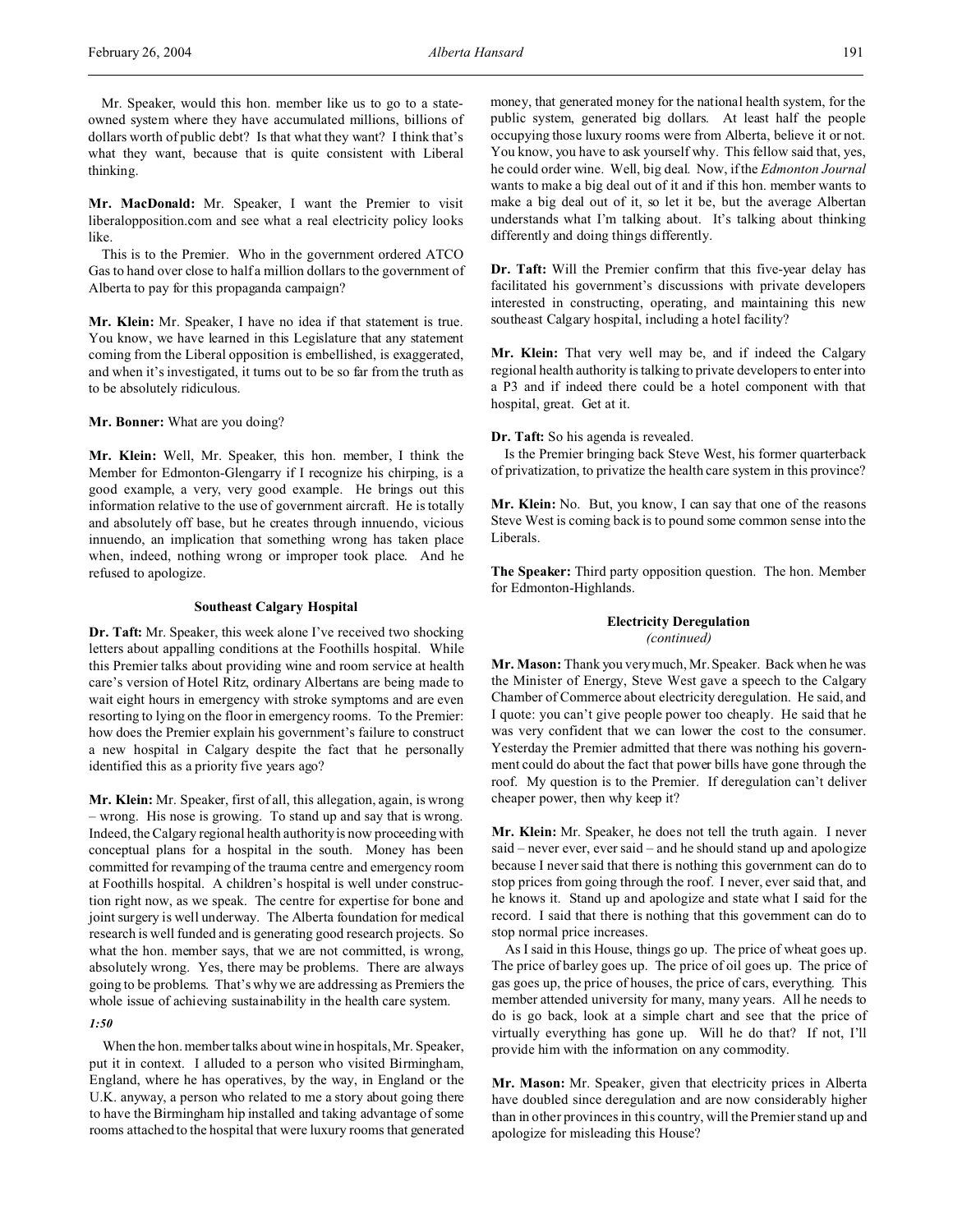**Mr. Klein:** Well, Mr. Speaker, that is not true, and I won't apologize. That is not true. Stand up and tell the truth. They are not higher than in any other province. I had a document that was given to me yesterday showing that power prices are very comparable to those paid in other provinces.

Mr. Speaker, you know, I would like to produce my own power bill. I think it was something like \$29. I mean, that is not an outrageous power bill.

I don't know what your power bill is. What is your power bill for your house? You know, I would challenge the hon. member to table his power bill in the House. I would challenge him to table his power bill from, say, 10 years ago, and I would like him to track the general rate of inflation. Will you do that? Will the hon. member stand up and commit to doing that? Mr. Speaker, there's a challenge. You will see that his bill, except for some spikes during the difficult times in deregulation, has gone up, but generally it has tracked the rate of inflation.

At least now he has the security of supply. Would the hon. member like to stand up and say to this House, "I would rather risk brownouts or blackouts than pay a little bit more on my electricity bill"? Is that what he's saying?

**Mr. Mason:** Mr. Speaker, given that I've already tabled power bills that are much higher than they used to be from dozens and dozens of Albertans, will the Premier admit that he has not been able to produce one power bill that shows that power prices have come down since deregulation was brought in?

**Mr. Klein:** I would like to table for the perusal of the members four copies of this document. It shows residential bill comparisons, consumption based on 600 kilowatts. It's based on ATCO energy rates, based on December 29 to January 27 flow-through rates. It talks about the rates in Edmonton, Whitecourt, Calgary, and Grande Prairie, Mr. Speaker, and nothing on this chart indicates to me that anything – anything at all – is unreasonable.

**The Speaker:** The hon. Member for Edmonton-Meadowlark, followed by the hon. Member for Edmonton-Centre.

#### **Identity Theft**

**Mr. Maskell:** Thank you, Mr. Speaker. Identity theft has become one of the fastest growing crimes in North America with at least 50 million Americans victimized. The problem is as serious in Canada, happening without our realizing it through the use of credit cards, by submitting personal information over e-mail, at ATM machines, and by hacking into databases. My question is to the Minister of Government Services. Does your department have information on the magnitude of this crime in Alberta?

**The Speaker:** The hon. minister.

**Mr. Coutts:** Thank you very much, Mr. Speaker. First of all, identity theft or anyone attempting to assume somebody else's identity is a crime not only in Alberta but in North America. These crimes are committed by unscrupulous people who have absolutely no conscience. They have devious minds, and they will do anything to lie and cheat and misrepresent themselves to secure your credit card, your debit card, your driver's licence, your passport, your social insurance number. They will use those documents to assume your identity so that they can break into your bank account and do anything to secure your property. This is a North American problem, but in Alberta in the last three years the number has risen

from 640 instances to over 1,000 instances, and the total loss has risen from just under half a million dollars to \$1.2 million in this province alone.

I've created in my department a new investigation team, and that's done in co-operation with the police and court investigation units to look at the instances here in Alberta. Presently we have 100 files on identity theft that we're going over at this particular time.

*2:00*

**The Speaker:** The hon. member.

**Mr. Maskell:** Thank you. Is your department developing a plan – and I guess you've partially answered – or a program to inform Albertans about the risks of identity theft and about what actions can be taken to minimize those risks?

**Mr. Coutts:** Absolutely, Mr. Speaker. In addition to the investigative team that we have in place to look at what's presently happening, we are embarking on an education program for Albertans. We have an identity theft tipsheet that is available, and it can be found on our web site in Government Services.

We also have helped other consumer protection divisions in various governments across Canada set up a national identity theft kit. This theft kit will help anyone who's been a victim of identity theft clear their name with one standard form that they can go down and have a checklist on how to correct their credit rating across Canada. We also use this form to notify banks and retailers and credit card users about how their identity has been misrepresented.

In addition, Mr. Speaker, we have just recently come up with a brand new driver's licence, which is more secure and tamper proof, and that is a big deterrent to identity theft in Alberta. But, most importantly, consumers should keep their documents safe. They should shred all documents that have any account numbers on them, and they should make sure that their credit cards and debit cards are kept safe as well as their passports and social insurance numbers. That's the biggest deterrent to identity theft.

#### **The Speaker:** The hon. member?

The hon. Member for Edmonton-Centre, followed by the hon. Member for Olds-Didsbury-Three Hills.

## **Edmonton Remand Centre**

**Ms Blakeman:** Thank you, Mr. Speaker. Built for less than 300, the Edmonton Remand Centre now houses over 700 people. Medieval living conditions are resulting in judges ordering 3 for 1 credit for time served at the remand centre when sentencing convicted criminals. This government's policies increasingly result in criminals spending less time in jail. My questions are to the Solicitor General. Why is this government allowing conditions to deteriorate so badly at the Edmonton Remand Centre that criminals gain by not having to serve their full time behind bars?

**The Speaker:** The hon. Solicitor General.

**Mrs. Forsyth:** Well, thank you, Mr. Speaker. I'd first like to mention that the hon. member has mentioned a case in regard to somebody that was given some time off due to serving time in our remand centre. That was an exception in that particular case. Unfortunately, I can't go into the details on that.

Mr. Speaker, in regard to our remand centre I have to tell you that we don't have any control over the people who comes into our remand centres. We can't hang a no vacancy sign on a remand centre when people are sentenced to the remand centre. We treat all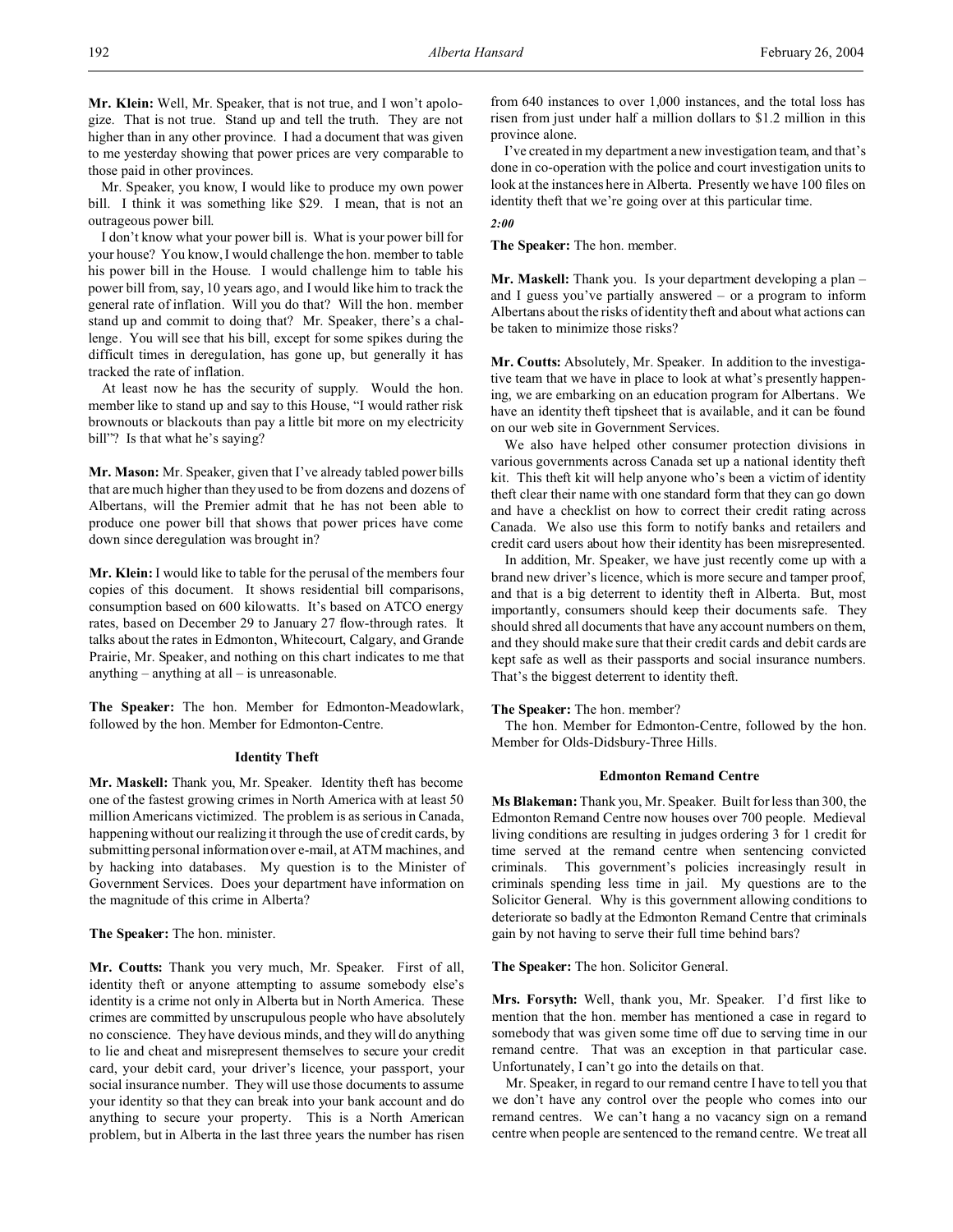our prisoners with dignity and grace, and we provide them what they need while they're serving time in our jails.

## **The Speaker:** The hon. member.

**Ms Blakeman:** Thank you. The minister is responsible, however. Given that the Fort Saskatchewan Correctional Centre has one and often two units sitting empty, why is the minister not housing lowrisk detainees there to reduce overcrowding at the remand and not just the weekend people.

**Mrs. Forsyth:** Well, Mr. Speaker, people who are usually sentenced to remand aren't people that can go into a low-risk area.

#### **Ms Blakeman:** You've got empty units there.

Again to the same minister: given that smoking is not allowed in most workplaces or in public institutions, why is the Solicitor General continuing to allow inmates to smoke throughout the remand centre, affecting the health of other inmates and especially the staff?

**Mrs. Forsyth:** Well, Mr. Speaker, the hon. member has a good point. Smoking is allowed in our remand centres in certain areas, and we are well aware of some of the things that are happening within our remand centres in regard to smoking. We have been monitoring what was happening in Nova Scotia when they made their facilities a nonsmoking environment, and I would ask the member to stay tuned because it's going to be happening in our area also.

**The Speaker:** The hon. Member for Olds-Didsbury-Three Hills, followed by the hon. Member for Edmonton-Ellerslie.

#### **Agricultural Small Business Assistance**

**Mr. Marz:** Thank you, Mr. Speaker. My first question is to the Minister of Finance. BSE has not only had a devastating impact on Alberta producers, but it's also put many agricultural manufacturing businesses at risk. At the same time, Alberta Treasury Branch is calling in loans on some of these businesses. These same businesses are being courted by American jurisdictions to relocate to various locations in the U.S.A., complete with the offer of venture capital to get them established. If we lose these businesses, they won't be back, and that's unacceptable. To the Minister of Finance: given that Alberta Treasury Branch was originally born to address these very kinds of issues back in 1938, can the minister tell me if there are any advantages for small business to still deal with the ATB over other financial institutions?

**The Speaker:** The hon. minister.

**Mrs. Nelson:** Thank you very much, Mr. Speaker. The hon. Member for Olds-Didsbury-Three Hills is correct. The ATB has a long history of providing sound financial services to its clients. In fact, this year the Canadian Federation of Independent Business ranked ATB Financial number one across the country for service to small business in 2003.

All that being said, I can say that ATB has been servicing the financial needs, of course, for 65 years within the province, and today almost two out of four farm families do their banking with ATB Financial. Let's be very clear; ATB understands agriculture and small businesses within Alberta and continues to grow strong local business while helping customers with their success. One thing

that is very, very obvious in this province is that ATB is located in the vast majority of small communities within the province and has been there with those communities from day one and services them very, very well.

**The Speaker:** The hon. member.

**Mr. Marz:** Thank you, Mr. Speaker. Could the minister tell me what other financing options are available for these small businesses that are at risk to get them past this BSE crisis?

**Mrs. Nelson:** Well, Mr. Speaker, we've had this tremendous tragedy and disaster hit this province. I understand that the financial institutions within the province have tried very, very hard to deal with the disaster that has hit our agriculture community once again.

Insofar as ATB Financial is concerned, they have been very proactive in working with their customers throughout the province and, in fact, have been trying to mitigate some of the impact on their customers on a one-to-one basis by seeing what best suits them. I can say that ATB has clearly recognized, even in their most recent annual report, their focus on the BSE issue as it pertains to Alberta customers this year, and they are trying to work on situations where they could help them through the crisis and stay with these communities. In fact, I can tell you from the annual report I just went through that it's very obvious that ATB is there for Alberta rural communities without question.

### **The Speaker:** The hon. member.

**Mr. Marz:** Thank you, and I'd like to thank the Minister of Finance for that answer.

My next question is to the Minister of Economic Development and tourism. What's your department doing to prevent what could soon become an exodus of Alberta businesses?

#### **The Speaker:** The hon. minister.

**Mr. Norris:** Well, thank you very much, Mr. Speaker, and I also want to thank the hon. member for taking time to share his constituency with me the other day and some of the problems that are being faced. There are a number of programs that are ongoing right now that are of great importance to, certainly, rural Alberta and all of Alberta, especially faced with the BSE crisis. One of them, of course, is our value-added strategy that looks at turning commodities into more profitable high-end products within the veryconstituencies they're taken from. The other is our rural development strategy, which the hon. Member for Innisfail-Sylvan Lake and the hon. Member for Wainwright co-chaired, and I'm working on that with the hon. minister of agriculture.

I would like to say to the hon. member that it's because of efforts like his that those problems have been brought to light to the Ministry of Economic Development and other ministries, and we do recognize the importance of them. It's been very tough in rural Alberta to deal with these, but hopefully these strategies we're working on will help combat this in the future.

#### *2:10*

To his original question about the exodus of businesses, we take that very, very seriously, and we do not want to see one business leave the province of Alberta. In fact, we believe that the more businesses come, the greater the tax base pie, the better for all of Alberta. The evidence is that in most industries the growth rate is very significant. With this particular industry we're monitoring it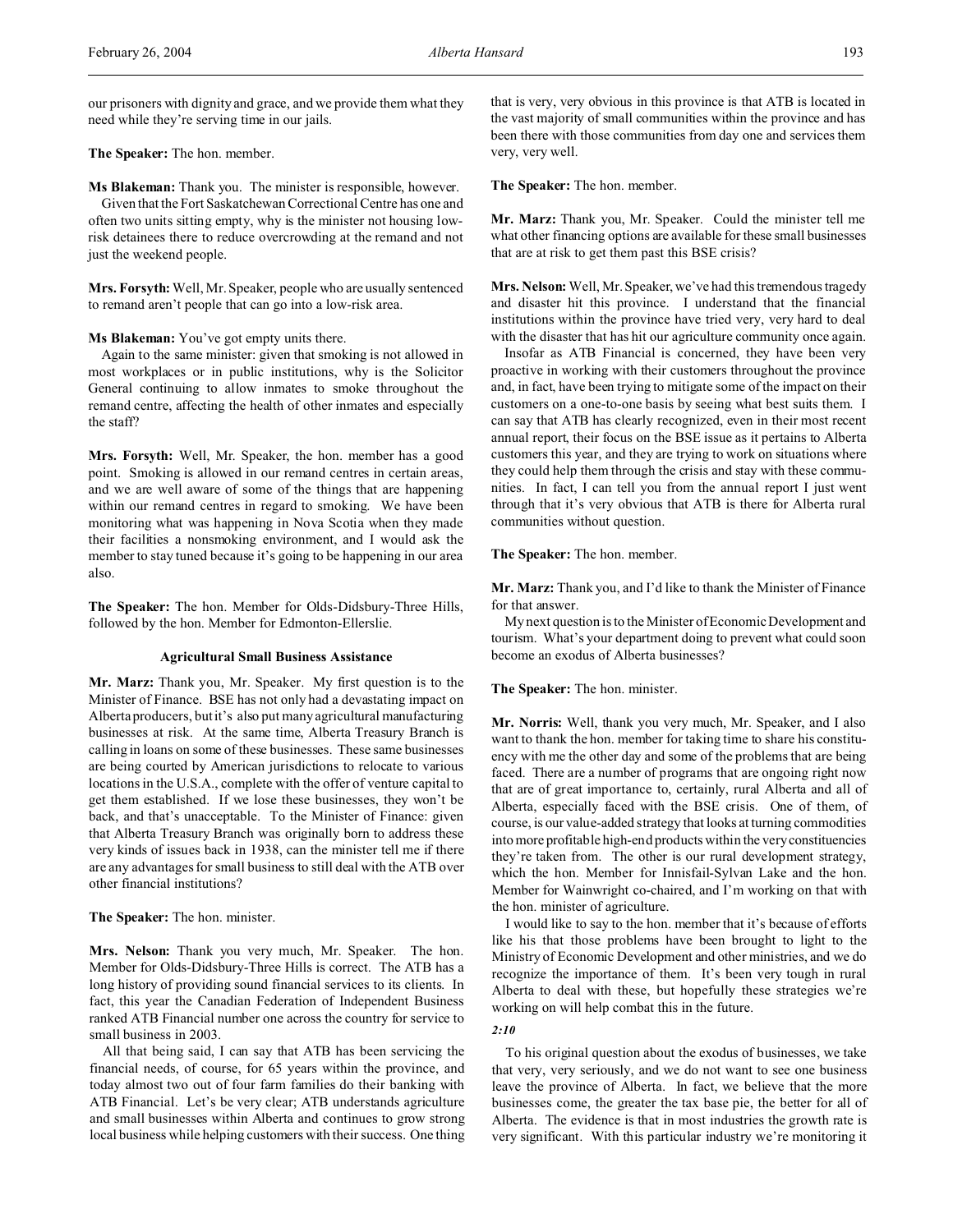very closely, and we'll be bringing forward programs, as I said, through the rural development strategy and the value-added strategy to help combat the commodity price, which is really at the heart of this crisis.

Again, I want to thank the hon. Member for Olds-Didsbury-Three Hills and all rural members who have brought that to our attention. Thank you.

#### **Water Management**

**Ms Carlson:** Mr. Speaker, communities around the province are watching the Red Deer River diversion hearing with grave concern. This hearing sets a precedent for how fresh water will be used in this province, and so far it looks like this government supports promoting development at the expense of sustainability. My first question to the Minister of Environment. Mr. Minister, you waffled all week on this answer. Will you just say no to using fresh water for oil field injections?

**Dr. Taylor:** I don't even like waffles, Mr. Speaker. We haven't waffled. I've said very clearly what process is happening. We've got a semijudicial process that's happening. It's in the public. It's the Environmental Appeal Board, which has its own legislation. It's a public body conducting a public hearing. They will make a recommendation to me within about 30 days of the conclusion of the hearing as to what their recommendation is in regard to the Capstone Energy application for a water licence.

Once again I repeat: as far as I know, we're the only province that has a public hearing process like this, where if a member of the public does not agree with a decision that one of my environmental directors makes, they can appeal that through the Environmental Appeal Board in a public process. Mr. Speaker, not even the NDP provinces in this country offer that.

**Ms Carlson:** Mr. Speaker, to the same minister: why would this government allow companies to even apply to use freshwater injection when the government-appointed committee is in the process of making recommendations on water use in this province?

**Dr. Taylor:** Well, Mr. Speaker, we have legislation which allows a certain procedure to follow for a water licence. Capstone Energy has followed a procedure. An irrigation district or an irrigation farmer or a golf course will follow a process to apply for a water licence, and that's exactly what has happened in this case. We have under legislation a process to apply, and that's open to the member if she'd like to apply for a water licence as well.

**Ms Carlson:** This minister has the authority to freeze that process. Will he confirm that the real reason they are allowing these applications to go forward is because development is more important

to this province, this government than sustainability?

**Dr. Taylor:** Absolutely not, Mr. Speaker. Certainly, people of Alberta appreciate the strong and healthy economy we've got, but they also appreciate the strong and healthy environment we have, and we will continue to protect the environment as a government, and we do have a wonderful environment in Alberta.

**The Speaker:** The hon. Member for Edmonton-Castle Downs, followed by the hon. Member for Edmonton-Mill Woods.

[The sound system emitted a prolonged, high-pitched squeal]

**Mr. Lukaszuk:** Thank you, Mr. Speaker, for clearing my sinuses.

**The Speaker:** Hon. member, there are switching problems in this building. It's caused the lights to flicker now and then and perhaps the sound system, and it's simply due to the age of the infrastructure. So please be patient and proceed.

## **Correctional Services**

**Mr. Lukaszuk:** Thank you, Mr. Speaker. It's hard to compete with that squeak.

There have been many questions and speculations about correctional services in Alberta, including suggestions that the remand centre may be overcrowded, coming from those who are very sympathetic towards prisoners, but also that correctional officers may be in danger and that offenders serving their sentences in the community are not adequately monitored. The minister received a report a year ago dealing with such issues. My question today is to the Solicitor General. When is the correctional review report being released?

**The Speaker:** The hon. minister.

**Mrs. Forsyth:** Thank you, Mr. Speaker. First of all, I would like to thank the hon. member for bringing up that question. I'd also like to thank the members who have served on that committee.

Mr. Speaker, the member is correct. I have had that report in my office for the last year, and I will not apologize for that. What I will say is that that report contained many, many, many very, very good recommendations, some of them very controversial. Some of them we have monitored over the last year to make sure that we are making the right decision. I'd be pleased to tell the hon. member that with this report there were budget implications, and that report will be released after the budget, because we'll have some good news then.

**The Speaker:** The hon. member.

**Mr. Lukaszuk:** Thank you, Mr. Speaker. My first supplemental: what is the minister's response to allegations that the Edmonton Remand Centre is overcrowded, not in relationship to the comfort of prisoners but the safety of employees there?

**Mrs. Forsyth:** Well, Mr. Speaker, any time you have people held within a remand centre or a correctional facility, you always have to worry about the correctional officers who serve this province. All of the correctional officers in this province do a good job. They're well trained. It would be insane for me not to have to worry about them in regard to their health and their safety, but they're well trained. They deal with the conditions that they have to deal with. Like I indicated to the member across the way, I can't put a "no vacancy" sign on my remand centre. We deal with the prisoners the way they should be dealt with, with dignity, and I always worry about the safety of our corrections officers. But, again, they're very well trained.

**The Speaker:** The hon. member.

**Mr. Lukaszuk:** Thank you, Mr. Speaker. My last supplemental: considering that more and more offenders are now serving conditional sentences in the community, what is the department doing to ascertain that members of our community are safe and those prisoners are adequately supervised?

**Mrs. Forsyth:** Mr. Speaker, another good question, one that is dear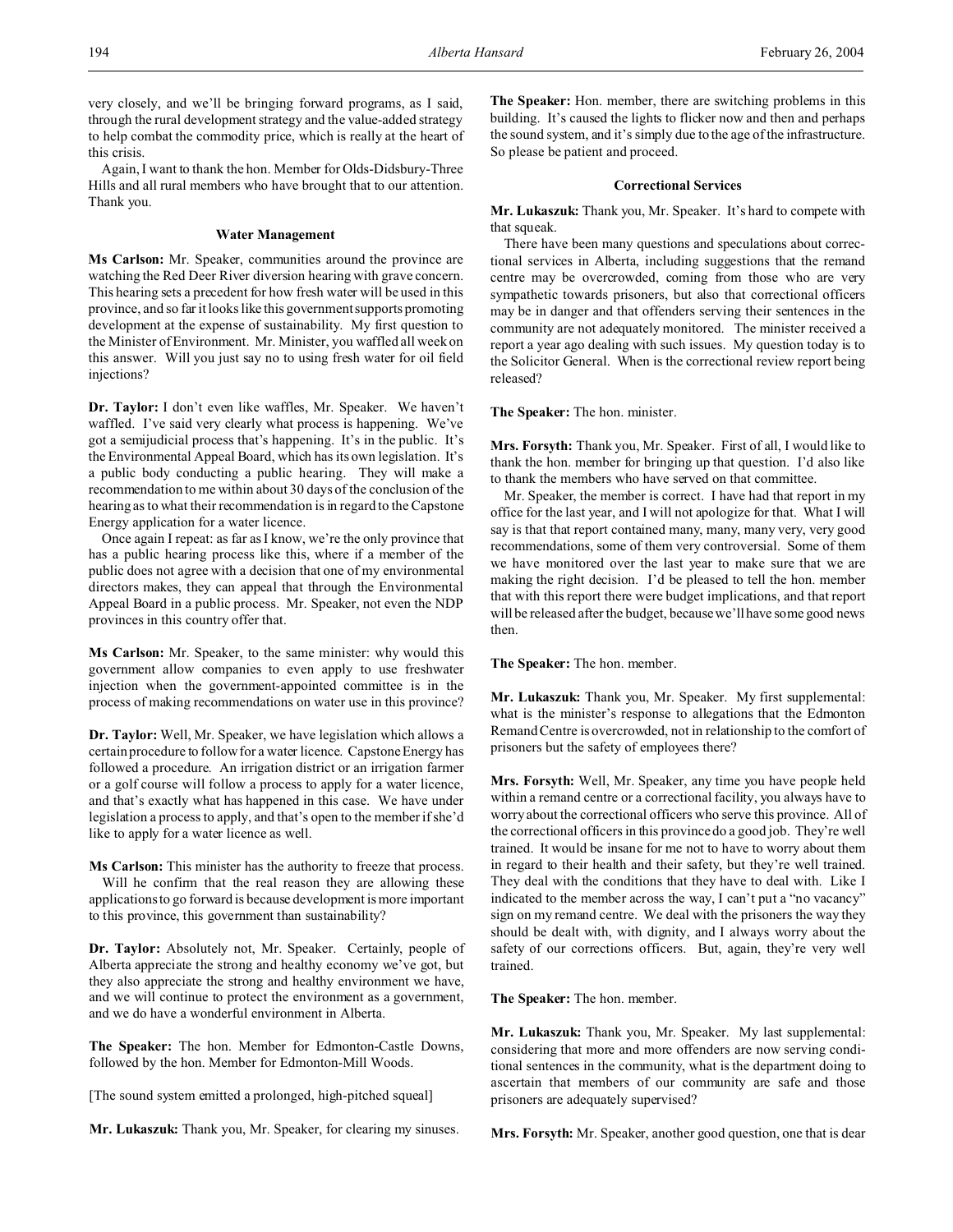to my heart and dear to the Justice minister. For the last three and a half years the Justice minister and I have been going to federal/provincial/territorial meetings and advocating how we feel about conditional sentencing in this province. I think Albertans would be appalled if they knew the number of conditional sentences that we're dealing with in this province.

I want to especially express my thanks to the probation officers in this province that deal with conditional sentencing. We closely monitor our offenders that are in the community serving conditional sentences. Mr. Speaker, one of the things I'm looking at and that I hope to announce after the budget, again, is some surveillance monitoring. I know that's something that the hon. member would like us to proceed with, and we will.

**The Speaker:** The hon. Interim Leader of the Official Opposition, followed by the leader of the third party.

#### **School Closures**

**Dr. Massey:** Thank you, Mr. Speaker. Twenty-five years ago planners for the Calgary board of education recommended closing 31 schools. The plan, of course, wasn't acted upon, but former MLA Tom Sindlinger attributed the chaos of closures to the lack of a longterm plan to address the disposition of schools with declining enrolments. My questions are to the Minister of Learning. What direction is given to the Department of Infrastructure with respect to closing out programs or closing schools?

#### **The Speaker:** The hon. minister.

**Dr. Oberg:** Thank you very much, Mr. Speaker. There is a very definitive process that has to occur any time a school or a school program is closed. If a junior high is closed, there has to be a consultation and subsequent decision made, all within the school year. If a high school is closed, the same thing. In elementary if three consecutive grades are closed, there has to be the process that takes place. There's a very strict consultation process that has to occur with the community. It has to be done within the school year and within certain time frames.

Mr. Speaker, there have been some criticisms of this process, and realistically I think it's valid criticism. I think that what it does is it does not necessarily allow some of the school boards to plan long term. One of the things that we're looking at very seriously is to enable the school boards to be able to put out long-term plans about what they are going to do with specific schools and specific locations as it applies to new schools and the closing down of older schools.

## **The Speaker:** The hon. member.

**Dr. Massey:** Thank you. Again to the same minister: why are we still saddled with a policy that links new school construction with school closures and results in neighbourhoods being pitted against neighbourhoods?

**Dr. Oberg:** Mr. Speaker, there is nothing in the school closure policy that relates to new schools. What is in the new school policy, so to speak, is an occupancy clause, which states that there has to be so much occupancy, and I would invite the Minister of Infrastructure to comment on that. But there is no direct link.

Keeping that in mind, though, Mr. Speaker, I still feel and I'm a strong proponent that the whole idea of school closures and, subsequently, new schools should be done on a longer term plan so

that it does not pit community against community, school against school for closure and/or new schools. I think that that will be a step in the right direction, and we are moving in that direction.

**The Speaker:** The hon. minister to supplement.

#### *2:20*

**Mr. Lund:** Mr. Speaker, I think it's important to recognize that we do have to have some way of dealing with the excess space today within the province of Alberta. If you added up all of the excess space, there are probably somewhere around a hundred schools, if you could put it all in one location, that are excess to the system. So to talk about building new schools when you've got all the excess space makes it very, very difficult, and quite frankly to operate all of that space would not be a wise use of taxpayers' dollars.

With the process that the hon. Minister of Learning described, with being allowed to do planning over the longer term, that is exactly what we are very anxious to get into so that we don't pit communities. After all, this is more about students than it is communities.

**The Speaker:** The hon. leader?

The hon. leader of the third party.

## **Health Care Reform**

**Dr. Pannu:** Thank you very much, Mr. Speaker. The Premier seems to be taking a page out of the Pentagon playbook and engaging in his own shock-and-awe campaign against public health care. By threatening to pull out of the Canada Health Act and openly advocating health care user fees, the Premier is launching a shockand-awe campaign against the wallets of Albertans. My question is to the Minister of Health and Wellness. Why is it that the government's concept of sustainability boils down to nothing more than imposing deductibles and user fees, thereby shifting the burden of funding health care onto the patients and their families?

**Mr. Mar:** Mr. Speaker, I don't think that this hon. member has heard a single thing that I've said since we commenced this session and we've been answering questions in question period. The core issue is this, and I've said it a number of times in this Assembly. The core issue of sustainability is that our health care system is growing at roughly twice the rate of the rate of growth of government revenues. That's not just in Alberta; that is across Canada. It's not just the province of Alberta that is talking about the issue of sustainability and its solutions. It is also the NDP Premiers of Saskatchewan and Manitoba. So if he would caucus with those Premiers, perhaps that would help him out in understanding what this problem is all about.

Mr. Speaker, we as a government are striving to protect the basic principles of the Canada Health Act. What we do is seek to ensure that Albertans will have the service when they need it, not only now but also in the future. In order to do so, we're prepared to look at all the options. We are not ideologues, as the hon. member appears to be. We are open minded to different options throughout the country, throughout the world, in an effort to ensure that when Albertans are sick, they'll get the service that they need when they need it, in a timely way, in the most effective and efficient way possible. We'll stop at no length to make sure that we find every possible solution to make our health care system work. Full stop.

**The Speaker:** The hon. leader.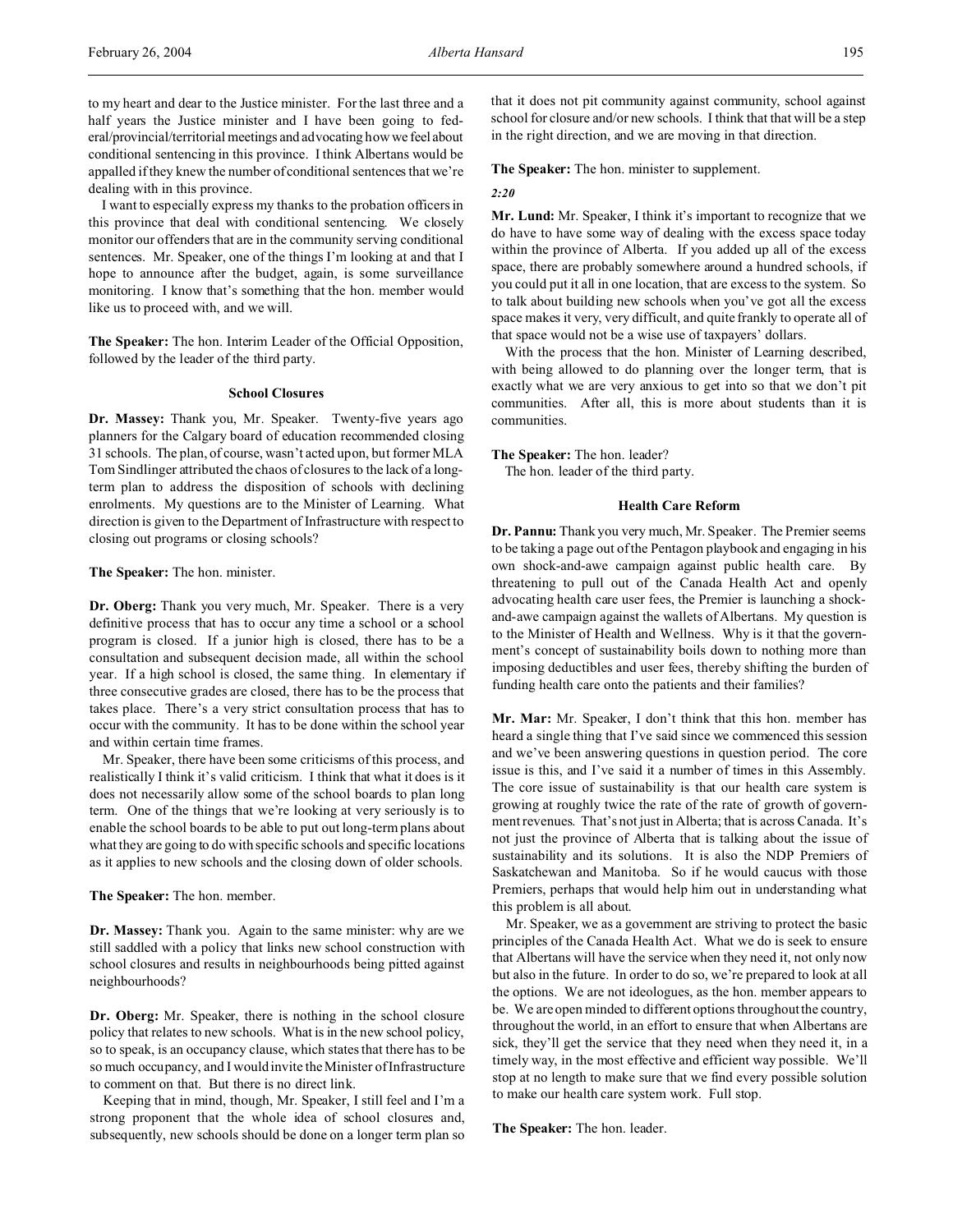**Dr. Pannu:** Thank you, Mr. Speaker. Can this very open-minded minister please explain how shifting costs of health care onto patients, their families, and employers does anything to make the health care system less costly or more sustainable?

**Mr. Mar:** We again want to focus on the core issue, and we'll look at all of the solutions. We're not proposing anything yet as a government – we're not proposing anything yet as a government, Mr. Speaker – but we are saying that we'll look at: how does the Swedish health care system work, how does the French system work, and how does the system work in New Zealand? What we'll find is that there are mixed delivery systems involving the private and public sectors. Some of them are successful; some of them are not. We need to evaluate each one. As I've said before, if we're prepared to recruit physicians from other parts of the world, we should be prepared to recruit the solutions that help achieve sustainability in our health care system.

Mr. Speaker, it's absolutely critical that we deal with this, because again the hon. member would be well advised to listen to the words of NDP Premiers and NDP governments. My colleagues Minister Nilson in Saskatchewan and Minister Chomiak in Manitoba recognize the core problem in health care, and they are also prepared to say that the system as we understand it today will not survive the decade, and if we don't do something, the principles of the Canada Health Act by the end of the decade will certainly be in jeopardy because we didn't do something. His solution is to just keep it the same. By default we'll end up with a two-tiered system under his proposal.

**Dr. Pannu:** My final supplementary to the same minister, Mr. Speaker: if his government is so concerned about curbing rising health care costs, will he reverse the proposed changes to Alberta Blue Cross, changes which he himself admits will drive up medical and dental benefit costs for hundreds of thousands of Albertans, and if not, why not? Keep an open mind on this.

**The Speaker:**Hon. minister, if that's part of the debate that we have on the Blue Cross bill before the Assembly, it has to be noted that it is only the Assembly that can deal with a bill. Now, I'm not sure, so I'll be guided by the minister's response in this question.

**Mr. Mar:** Mr. Speaker, it would be within the ambit of the bill, but I can assure you that the purpose of that bill being put forward is to ensure that there's a level playing field for private-sector insurance.

**Mr. Ouellette:** Mr. Speaker, Albertans and Canadians understand the importance of our health care system. Lately there's been a lot of talk about delisting services and opting out of the Canada Health Act. This has many Albertans concerned. My question to the Minister of Health and Wellness: is Alberta opting out of the Canada Health Act?

**Mr. Mar:** Mr. Speaker, the Premier has made his point very clear on this. What we need is more flexibility from the federal government on how the Canada Health Act is interpreted. Opting out is a very last resort. But this Premier, the Premier of Alberta, and all of the Premiers across Canada have agreed that the Canadian health care system is in urgent need of reform. In some provinces health care costs are approaching and, in fact, exceeding 50 per cent of their overall budgets, leaving less and less money for other important public priorities. Imagine what it would be like to spend more on one portfolio, in health care, than on everything else that this government does put together. That is not the direction that we want to go.

With respect to the principles of the Canada Health Act, Mr. Speaker, this government supports those principles under the Canada Health Act in spirit and, in fact, in law. This is the only province in Canada, that I'm aware of, that has enshrined the principles of the Canada Health Act in its own provincial legislation, the Health Care Protection Act.

**Mr. Ouellette:** My next question to the same minister: can the minister tell us if the government will be delisting services as a way to reform our health care system?

**Mr. Mar:** Well, Mr. Speaker, I just want to reiterate that we are absolutely committed as a government to the spirit and intent of medicare, that no one will face personal hardship because of a health crisis that they might have. Basic health care is basic to public health care.

Mr. Speaker, over the last 40 years the province of Alberta has continually added to services that go well beyond that which is required under the Canada Health Act. As an example, Alberta is recognized as a leader in a number of these different areas, but keep in mind that roughly \$2.3 billion that we spend out of our \$7.3 billion budget is for non Canada Health Act services.

So, Mr. Speaker, we are working hard at improving the sustainability of our health care system to protect the principles of the Canada Health Act, but again our future public health care system must continue to provide services but do so in a way that is sustainable to the pocketbooks of Alberta taxpayers.

**The Speaker:** The hon. member?

**Mr. Ouellette:** Okay.

**The Speaker:** Hon. members, in a few seconds I'll call upon the first of several members to participate, but in the interim might we revert to Introduction of Guests?

[Unanimous consent granted]

head: *2:30* **Introduction of Guests** *(reversion)*

**The Speaker:** The hon. Member for Calgary-Buffalo.

**Mr. Cenaiko:** Thank you very much, Mr. Speaker. I'm very pleased to introduce to you and through you to all members of the Assembly representatives of various Alberta paramedic services, the Alberta Fire Fighters Association, and the Alberta Federation of Police Associations. These representatives are here because Alberta's front-line police officers, firefighters, paramedics, and other emergency personnel are routinely at risk of exposure to the blood and bodily fluids of people they come into contact with as first responders to emergency incidents. They are here today to observe the introduction and first reading of Bill 204, the Blood Samples Act, by the hon. Member for Edmonton-Castle Downs.

Among these dedicated professionals I'd like to acknowledge three persons who have experienced the trauma of blood exposure during the course of their duties. They are Constable Ray McKenzie of the Calgary Police Service and constables Mark Bloxham and Andrew Hoglund of the Edmonton Police Service. I'd ask them and all the other emergency service representatives to please rise and accept the warm welcome of this Assembly.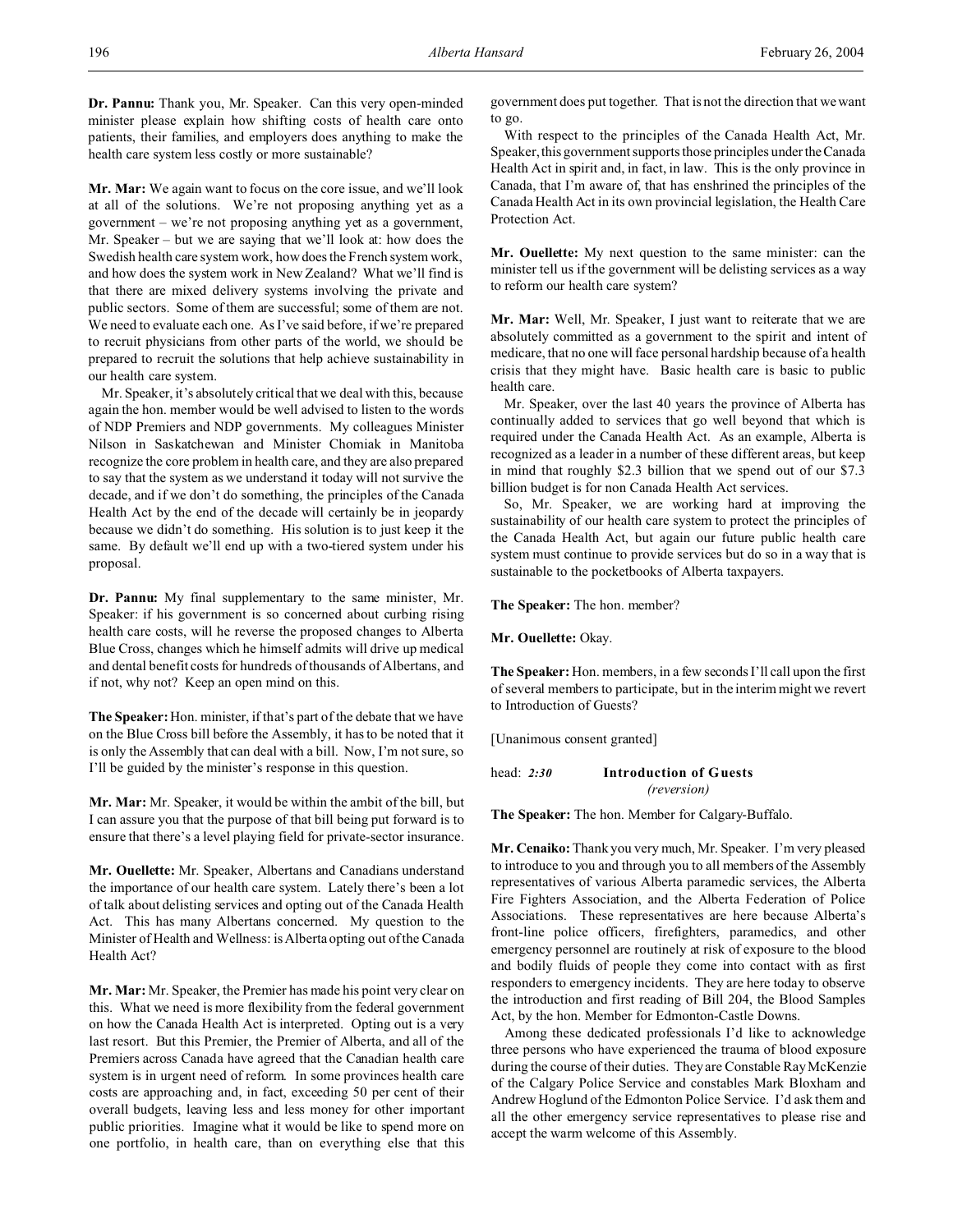## **Silver Skate Festival**

**Mr. Vandermeer:** Mr. Speaker, this weekend the Dutch Canadian Club once again combined its efforts with the Children's Ability Fund to host the 12th annual Silver Skate Festival at Hawrelak park in Edmonton. This popular event began as an idea of its originator, Mr. Rikke Dootjes, honorary consul for the Netherlands in Edmonton, who wanted to organize a recreational skating party on Alberta's Family Day weekend. It has grown into a wonderful weekend of recreational skating, friendly speed skating competitions, snowshoeing, little-sledge hockey, snow sculptures, a display of theatre on ice, and a showcase for young figure skaters in our province.

At the same time, the Silver Skate Festival raises money for the Children's Ability Fund, a nonprofit organization that provides power chairs, power walkers, lifts, ramps, voice synthesizers, hearing devices, and adaptive computer equipment for disabled individuals. This festival also showcases the importance of ice-skating to people of Dutch ancestry as portrayed in the famous storybook *Hans Brinker or the Silver Skates*.

On behalf of myself and the Minister of Community Development, who attended and launched this year's Silver Skate Festival, I extend congratulations and thanks to our Dutch community; to Carol Russ and the Children's Ability Fund; to all the event sponsors; to founding sponsor Sid Braaksma, owner of Northgate Industries; to the National Ice Theatre of Canada; and to all the participants and volunteers for a job very well done.

Thank you.

**The Speaker:** The hon. Member for Edmonton-Glenora.

#### **Peter Elzinga**

**Mr. Hutton:** Thank you very much, Mr. Speaker. I rise today to recognize the tremendous contribution to Alberta made by Peter Elzinga, who today announced his impending retirement from his current post as chief of staff in the office of the Premier.

All members of our caucus have benefited from Peter's wisdom, good advice, and sound counsel. He has provided valuable insights for how we as MLAs can serve our constituents and this Legislature. By word and by deed he has been an example for us on how to conduct oneself in public life. The benefits of his contributions have been felt by all of our caucus, whether we have served for three years or for 30, Mr. Speaker.

I know that the hon. Premier would be the first to agree that Peter has also made tremendous contributions to the work of the Premier's office and to helping the Premier manage his demanding schedule and responsibilities. Above all, for the Premier, for all the members of our caucus, and for all who had the opportunity to work with Peter, he has been a true, true friend. He has been there to help many of us through personal matters, times of doubt, and on occasions when a warm thought, a firm handshake, and a kind word were needed.

For all those reasons Peter will be missed by everyone who came in contact with him during his six productive years with the Premier's office. Of course, those six years as chief of staff were just one chapter in Peter's distinguished career. In three decades of public service, whether serving in Edmonton or in Ottawa, Peter has built a lifetime of contributions to his community and his province. I am certain, Mr. Speaker, that there are many more chapters to be written as Peter moves on to new horizons.

First, though, as many know, Peter plans to undergo a medical procedure to donate a kidney to a dear friend in need. That is a true friend. While that is a remarkable and telling example of the type of compassionate and giving person that Peter is, it is only one example. People who know Peter also know that it has been a lifetime of compassion and giving.

On behalf of my caucus colleagues and certainly on behalf of our Premier I extend many thanks to Peter Elzinga and best wishes to Pat, to him, and his family for good health and continued happiness. Thank you, my friend, and God bless.

Thank you, Mr. Speaker.

**The Speaker:** The hon. Member for Edmonton-Glengarry.

#### **Edmonton Public School Board**

**Mr. Bonner:** Thank you, Mr. Speaker. It is my pleasure to rise today to recognize the many accolades that Edmonton public schools is receiving from across Canada and the United States for its innovative education model. The *Globe and Mail* called Edmonton schools "a textbook case of success."

Edmonton public responded to a desire by communities to have local control over school resources in order to meet local needs by introducing school-based budgeting, which allows principals and parents to decide how resources would best be used in their own schools. As a result, its principals control 92 per cent of their budgets, which is far more than the average North American principal.

The success of Edmonton public school based budgeting is also recognized in a book called *Making Schools Work*, in which the author, UCLA management professor William G. Ouchi, argues that successful school districts give principals the freedom to control their own budgets.

In addition to school-based budgeting, Edmonton public has proven itself as responsive to a changing educational climate in other ways. Competition from private schools in the late 1970s encouraged the school division to decide that it wanted to offer school programs that were just as good as private institutions. This plan entailed allowing students to attend any school in a district and offering dynamic arts and athletic programs. The division also invited independent schools to join the school board.

Edmonton public schools is recognized across the continent as a leader in education, and school systems in Seattle, New York City, and British Columbia are now adopting the Edmonton model.

C.D. Howe Institute president and CEO Jack M. Mintz wrote in the *Globe and Mail* on February 6, "Canadians and their governments should be debating how best to spread Edmonton's success to other schools."

We have a wonderful example of innovation and success in education right here in Alberta. Educators across North America have recognized Edmonton public's efforts and are trying their best to emulate its success with high student achievement scores for kids from all socioeconomic backgrounds. I'd like to take this opportunity to congratulate Edmonton public schools on its commitment to excellence.

Thank you.

**The Speaker:** The hon. Member for Edmonton-Strathcona.

#### **Public Health Care System**

**Dr. Pannu:** Thank you, Mr. Speaker. While pretending to float suggestions about much-needed health care reform, the Premier has been laying the groundwork for a serious and ideologically based attack on public health care. While the per capita spending on health care has not increased significantly, all we hear from the Premier are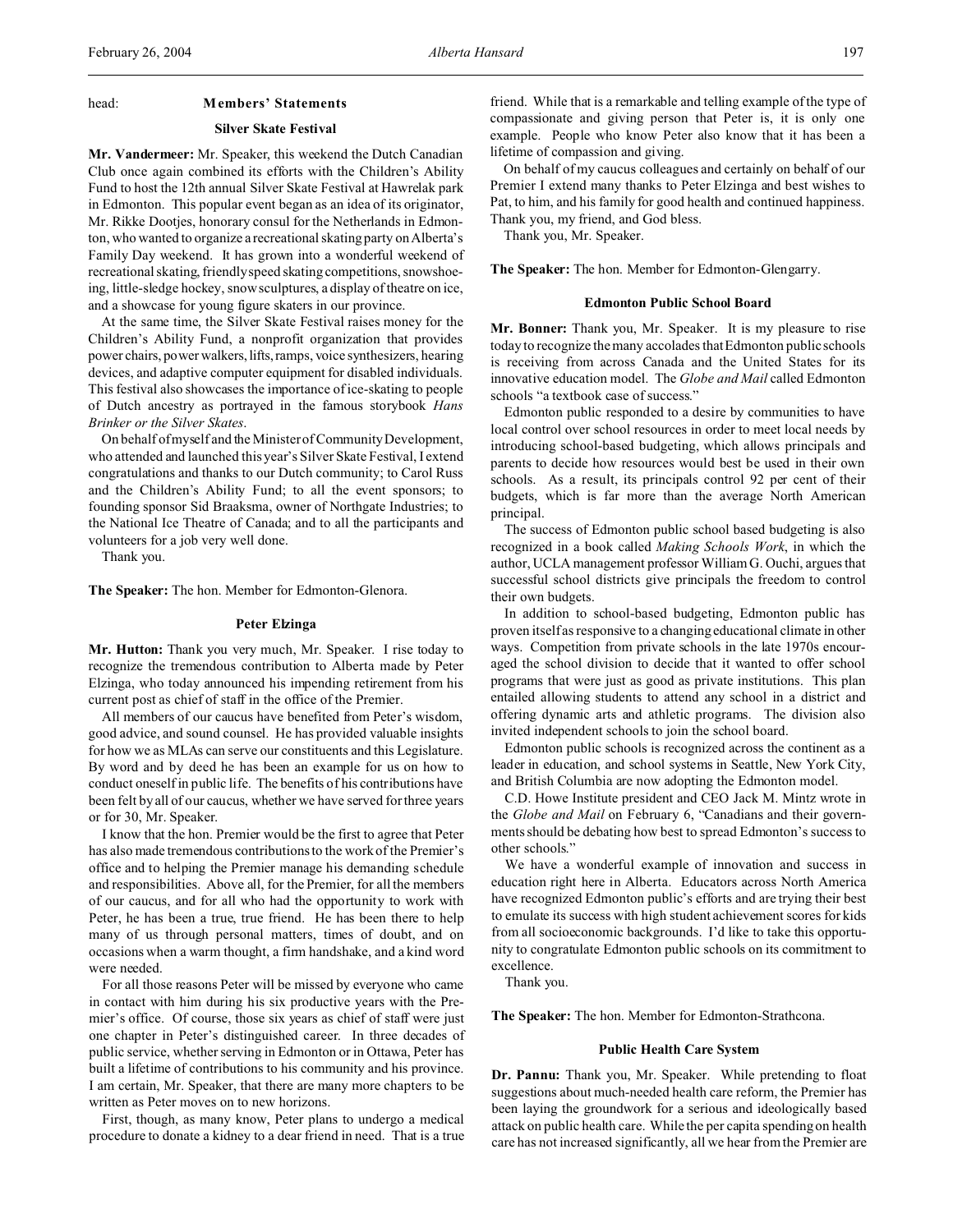doomsday scenarios. This doomsday rhetoric would be a little more believable if it weren't based on distorted statistics and if the government hadn't just presented a bill that will increase health care costs by forcing the Blue Cross to make payments in lieu of corporate taxes. This legislation, which contradicts any efforts at cost-cutting, can only be understood as a gift to their friends in the private insurance industry, a gift that will be paid for by the hundreds of thousands of Albertans who depend on Blue Cross for supplementary health care coverage at affordable cost.

## *2:40*

There is no doubt the reform to the public health care system is necessary. Our Premier, however, has fallen out of step with the rest of the Premiers of this country, who are calling for the implementation of the Romanow report. Instead of taking seriously recommendations of the Romanow commission, the Premier has chosen to pursue wine sales and expensive hotel rooms. These suggestions would be laughable if they weren't so clearly part of a well-planned and ongoing attack on medicare. Rather than listen to the advice of groups such as the Friends of Medicare and the Romanow commission, the Premier has surrounded himself with health care hatchetmen and yes-men who will support his flights of fancy about health innovation. Clearly, Mr. Speaker, this government represents a clear and present threat to the future of public health care in Canada.

Thank you, Mr. Speaker.

#### head: **Statements by the Speaker**

## **Ladies & Gents of the Legislature 2004 Swimsuit Calendar**

**The Speaker:** Hon. members, before we move on to the next item in the Routine, let me just advise that the Legislative Assembly Office has been nominated for a 2003 United Way Spirit award for its Ladies & Gents of the Legislature 2004 Swimsuit Calendar. The awards of distinction will take place tonight.

Several members of this Assembly were models in this particular project, and as all the members will know, the calendar featured volunteers dressed in period bathing costumes dating from around the time the Legislature Building was opened. The Legislative Assembly by way of its United Way campaign this year raised \$15,166.

Special thanks to Carole Knowles and Michelle Grove, who did all the work with respect to this project.

## **Calendar of Special Events**

**The Speaker:** As this is the last day in February that we'll be sitting, I think it's also important that we recognize certain events as we leave February. As an example, the year 2004 is the International Year to Commemorate the Struggle against Slavery and Its Abolition, and it's also the International Year for Rice.

Now, February was Black History Month, as already commented on by a particular member. It's also Heart Month, Potato Month, and Junior Achievement Month.

February 1 to 7 was International Development Week. February 1 to 7 was White Cane Week; that has been commemorated. February 1 to 7 was Eating Disorder Awareness Week and also Burn Awareness Week. February 6 to 8 was Ski for Heart. February 9 to 16 was Take it to Heart Week. February 13 to 21 was Cops for Cancer Stationary Bike Ride and also the Heart Fund Campaign during that week. February 15 was National Flag of Canada Day. February 15 to 22 was Scout-Guide Week.

February 16 was Family Day in the province of Alberta and

Heritage Day in other parts of Canada. February 16 to 22 was Heritage Week. February 16 to 22 was also Brotherhood/Sisterhood Week, and it also was Random Acts of Kindness Week. February 21 was International Mother Language Day. February 21 was Cops for Cancer Auction and Dance celebrations. February 22 was Thinking Day for Scouts Canada. February 22 to 28 was Freedom to Read Week, and it was also Antibiotic Awareness Week. All members will want to know that February 28 is the SPCA's International Spay Day, and February 28 to March 7 will be National Engineering Week. And the hon. Minister for Human Resources and Employment is having a birthday this month.

#### head: **Presenting Petitions**

**The Speaker:** The hon. Member for Edmonton-Gold Bar.

**Mr. MacDonald:** Thank you very much, Mr. Speaker. I have one petition to present to the Legislative Assembly, and this petition urges the Legislative Assembly to have natural gas rebates. Thank you.

## head: **Notices of Motions**

**The Speaker:** The hon. Deputy Government House Leader.

**Mr. Zwozdesky:** Thank you, Mr. Speaker. I rise pursuant to Standing Order 34(2)(a) to give notice that on Monday I will move that written questions appearing on the Order Paper do stand and retain their places.

I'm also giving notice, actually, at the same time that on Monday I'll move that motions for returns appearing on the Order Paper also stand and retain their places.

head: **Introduction of Bills**

**The Speaker:** The hon. Minister of Finance.

#### **Bill 14**

## **Appropriation (Supplementary Supply) Act, 2004**

**Mrs. Nelson:** Thank you, Mr. Speaker. I request leave to introduce Bill 14, the Appropriation (Supplementary Supply) Act, 2004. This being a money bill, Her Honour the Honourable the Lieutenant Governor, having been informed of the contents of this bill, recommends the same to the Assembly.

[Motion carried; Bill 14 read a first time]

**The Speaker:** The hon. Member for Calgary-Lougheed on behalf of the hon. Member for Calgary-West.

## **Bill 203 Canada Pension Plan Credits Statutes Amendment Act, 2004**

**Ms Graham:** Thank you, Mr. Speaker. On behalf of the Member for Calgary-West I am requesting leave to introduce a bill this afternoon, the Canada Pension Plan Credits Statutes Amendment Act, 2004.

Mr. Speaker, this bill amends the Domestic Relations Act and the Family Law Act to provide that a written agreement between spouses or common-law partners not to divide their unadjusted pensionable earnings under the Canada Pension Plan Act will be enforceable.

[Motion carried; Bill 203 read a first time]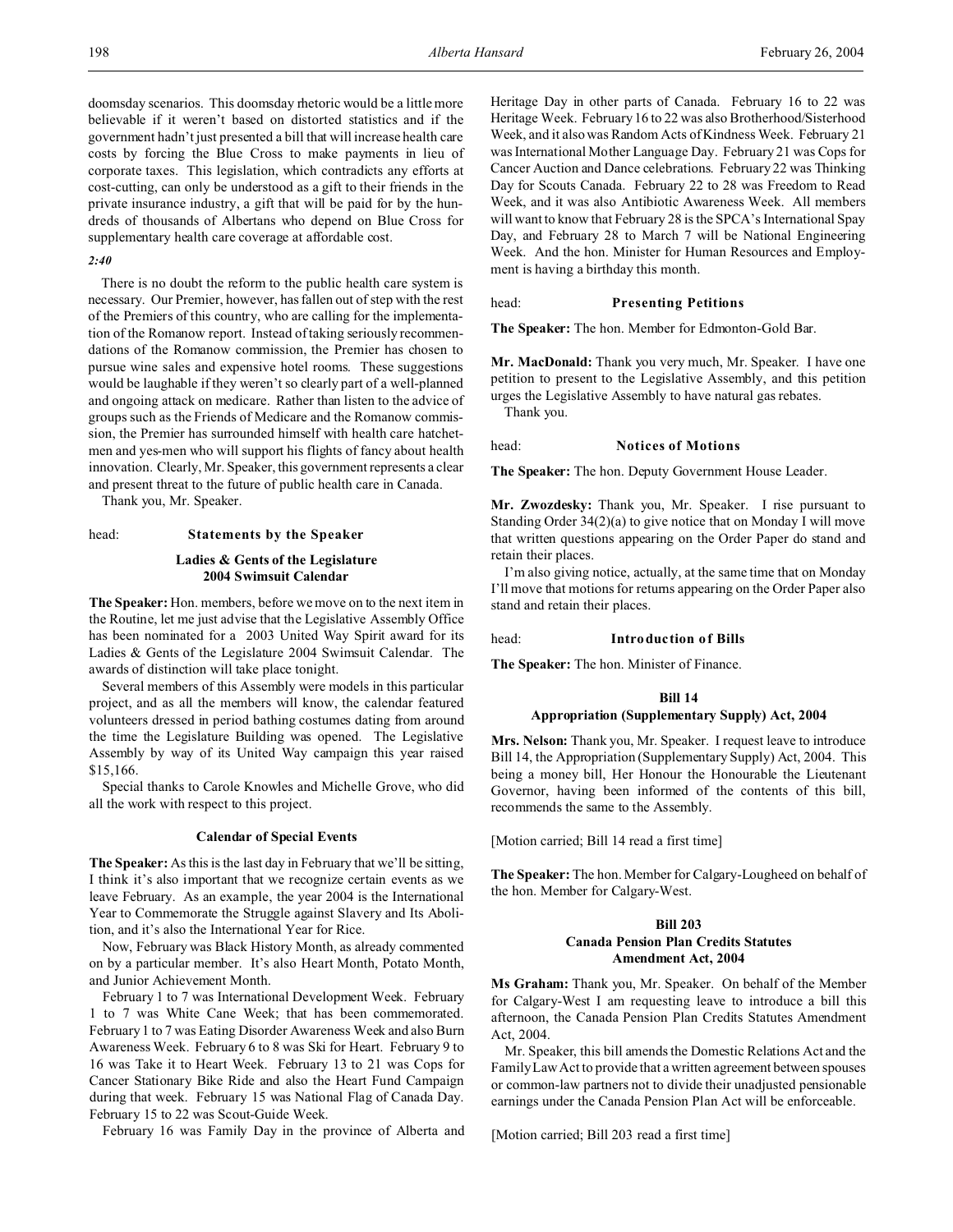**The Speaker:** The hon. Member for Edmonton-Castle Downs.

## **Bill 204 Blood Samples Act**

**Mr. Lukaszuk:** Thank you, Mr. Speaker. I beg leave to introduce Bill 204, the Blood Samples Act.

The goal of Bill 204, Mr. Speaker, is to protect police officers, firefighters, correctional officers, front-line emergency workers, good Samaritans, and health care workers who in the course of their work exchange bodily fluids with someone who may have a communicable disease.

Mr. Speaker, this bill would create a process to allow a qualified medical practitioner to take a mandatory blood sample from someone who refuses to comply voluntarily. The blood sample may only be used for the purpose of the act and cannot be used in a criminal proceeding. The bill will also include provisions protecting the privacy of the test subject.

Thank you, Mr. Speaker.

[Motion carried; Bill 204 read a first time]

#### head: **Tabling Returns and Reports**

**The Speaker:** The hon. Member for Edmonton-Strathcona.

**Dr. Pannu:** Thank you, Mr. Speaker. With your permission I would like to table five copies of an Alberta Finance document which shows that health care spending has actually dropped as a percentage of Alberta GDP since the early '90s.

Thank you, Mr. Speaker.

**The Speaker:** The hon. Minister of Human Resources and Employment.

**Mr. Dunford:** Thank you very much, Mr. Speaker. I'm going to table Motion for Return 14, the financial audit of the Alberta Career Computer Center Inc. Last spring Alberta Human Resources and Employment was requested to submit a copy of the financial audit of the Alberta Career Computer Center Inc., and today I'm pleased to table eight copies of those portions of the report which was prepared in early 2003 by Doug Courts, chartered accountant, Jervis Afanasiff & Redinger, for HRE as deemed subject to disclosure under the Freedom of Information and Protection of Privacy Act.

**The Speaker:** The hon. Member for Edmonton-Riverview.

**Dr. Taft:** Thank you, Mr. Speaker. I have two tablings today. First is the appropriate number of copies of a letter I referred to in question period from Kathy Briant, whose 80-year-old mother waited eight hours in the emergency room in the Foothills without seeing a doctor and had to leave.

The second is the appropriate number of copies of an e-mail from Moneca Blackwell, who was also at the emergency room at the Foothills and who was with a friend acutely ill who ended up lying on the floor because there were no gurneys or beds available.

**The Speaker:** The hon. Member for Edmonton-Gold Bar.

**Mr. MacDonald:** Thank you very much, Mr. Speaker. I have one tabling this afternoon. It's a letter that I received from the hon. Minister of Energy on July 21, 2003, and it's in regard to the Alberta royalty tax credit.

Thank you.

**The Speaker:** The hon. Member for Edmonton-Centre.

**Ms Blakeman:** Thank you very much, Mr. Speaker. I have two tablings today, both on the Learning Commission. The first is from Dan Friedt, who comments that he's concerned about recommendation 78 of the Alberta Learning Commission to establish a new council of education executives. He believes that removing administrators from active membership will cause great problems and does not approve of supporting it.

*2:50*

The second letter is from a constituent, Delia McCrae, who also is reacting to recommendation 78 from the Learning Commission, believing it disadvantages everyone; also concerned about recommendation 75, that eliminating the board of reference puts "teachers in a . . . vulnerable position"; and recommendation 81, noting that "working conditions are of paramount importance" and teachers should be involved in discussions on that.

Thank you very much.

## **Speaker's Ruling Tablings**

**The Speaker:** Hon. members, let me just make a comment with respect to the tabling of e-mails again. How does an hon. member know that what might be in an e-mail or even a letter to them is true? How does one know that? When an hon. member stands up in this House and quotes either something from a letter that they have received or has provided an editorial comment with respect to it, how does that hon. member know that what he or she is saying is the truth? There's a code in this House that is extremely important. When an hon. member says something in this House, this hon. member must know for sure. I provide that as a caution.

I made comments last year about the tablings and the reports and how this is dealt with in all other jurisdictions, virtually, in the Commonwealth, that the only documents that are tabled are official reports required by statutes essentially to do it. We've allowed a great latitude in this Assembly. I want to provide again caution, because there will be a point in time when an hon. member will be challenged under a point of privilege by another hon. member, and that will have very serious repercussions.

**Mr. Mason:** May I ask a question as a point of clarification?

**The Speaker:** Absolutely. Under Standing Orders that's permitted.

**Mr. Mason:** Yes. I wonder about tabling documents which are referred to in the asking of questions. Is that something that's appropriate?

**The Speaker:** Well, hon. members, we've talked about that before, and then the three House leaders have had discussions with respect to this matter in the past. At one point in time there was a section in the Routine that provided for tablings of returns and reports prior to the question period. Then, as a result of the consultation among the three House leaders, the determination was that the Routine should be changed and that Tabling Returns and Reports should come after that. So there's always a subjective point during, particularly, the question period when an hon. member refers to a document. At times in the past I've said: "Look; well, hon. member, okay. If it's really important at that point in time, table it. Go ahead and do it." But the preferred approach is to wait until this section in the Routine called Tabling Returns and Reports comes about.

There's a dilemma, though, with that. If an hon. member refers to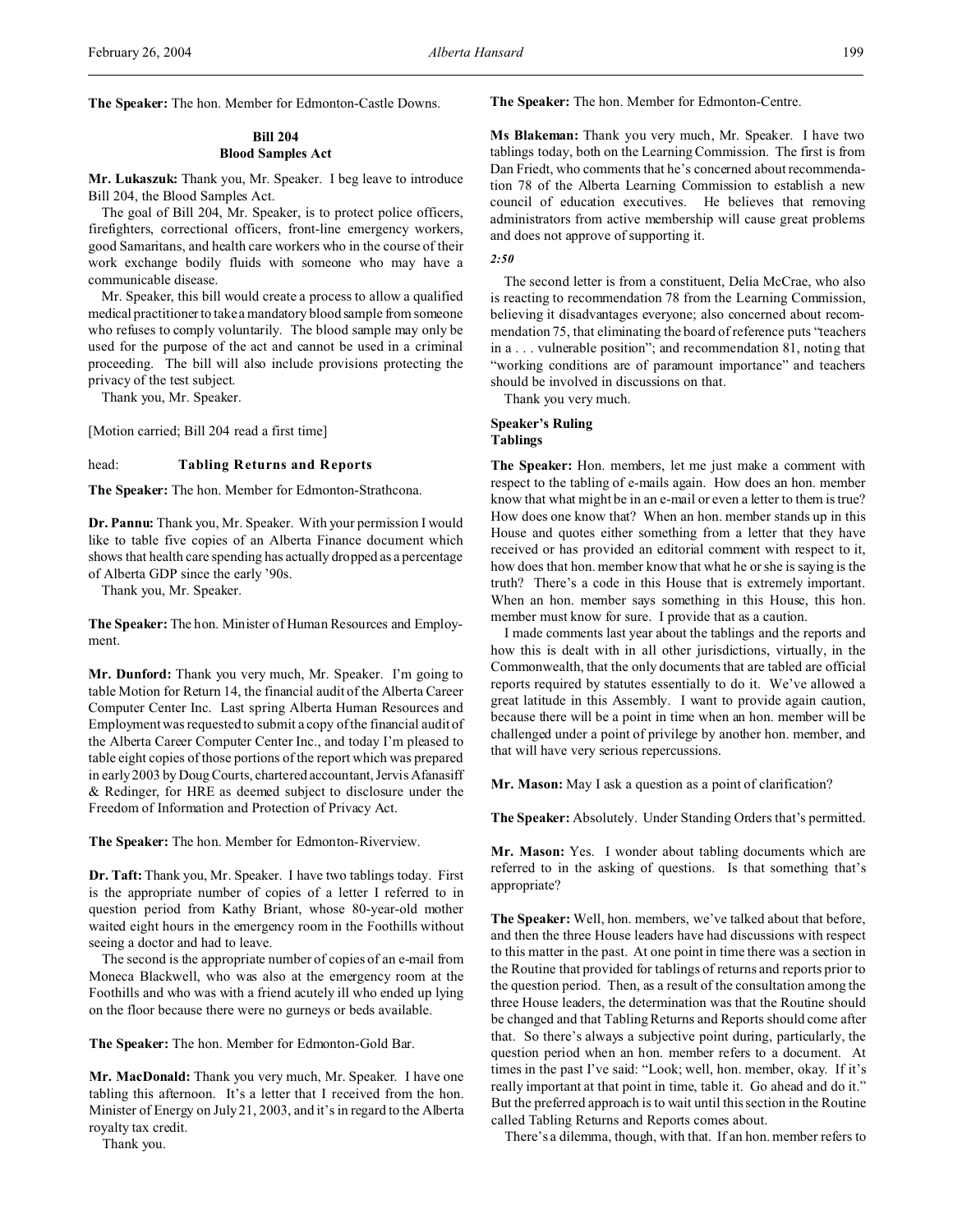a document that hasn't been tabled, there could be almost an hour from the time, one hour ago in the question period, when a document has been referred to, and it may be of particular impact or importance to another member or minister, and it won't be one hour until that particular document is circulated to all members. So, in essence, you've got a kind of a vacuum of knowledge. If a particular hon. member would then say, "Well, okay; this is such an important issue that I want to deal with it," but we prohibit that document from being provided to that hon. member, I think there is perhaps a disservice to the performance of the House.

The preferred mechanism, of course, would be that if an hon. member were to know that he or she is going to refer to a document in the question period, as a courtesy provide a copy of that to the person that they may be directing the question to prior to the question period. Today we had a different situation. We had one where an hon. member referring to a question would not have known what the question would be but had in his possession a certain document and during the response said that he would table the document.

I've given you all the whole expanse of the options. The preferred one: if an hon. member is to raise a question, out of courtesy provide a copy of that particular document to the person that he chooses to raise a question. If a person responding to a question has a document they want to table during the question period, the preferred mechanism is to await Tabling Returns and Reports, although there would be some exceptions to that.

head: **Tablings to the Clerk**

**The Clerk:** I wish to advise the House that the following document was deposited with the office of the Clerk on behalf of the hon. Mr. Cardinal, Minister of Sustainable Resource Development: the Surface Rights Board and Land Compensation Board annual report, 2003.

#### head: **Projected Government Business**

**The Speaker:** The Official Opposition House Leader.

**Ms Blakeman:** Thank you, Mr. Speaker. Subject to Standing Order 7(5) I would ask the Government House Leader to please share projected government business for the week of March 1 to 4, 2004. Thank you.

**The Speaker:** The hon. Government House Leader.

**Mr. Hancock:** Thank you, Mr. Speaker. Of course, subject to progress today I would expect that on Monday, March 1, at 9 p.m. under Government Bills and Orders for second reading bills 6 and 13 and in committee bills 1, 2, 3, 4, 7, 8, and 9. Bill 6 is the Income and Employment Supports Amendment Act, 2004; Bill 13, Forest Reserves Amendment Act, 2004; and in committee Bill 2, Black Creek Heritage Rangeland Trails Act; Bill 1, the Alberta Centennial Education Savings Plan Act; Bill 3, Architects Amendment Act, 2004; Bill 4, Blind Persons' Rights Amendment Act, 2004; Bill 7, Senatorial Selection Amendment Act, 2004; Bill 8, Blue Cross Statutes Amendment Act, 2004; Bill 9, Prevention of Youth Tobacco Use Amendment Act, 2004; and as per the Order Paper.

On Tuesday afternoon, March 2, under Government Bills and Orders for second reading Bill 12, the Financial Administration Amendment Act, 2004; Bill 13, the Forest Reserves Amendment Act, 2004; Bill 14, the Appropriation (Supplementary Supply) Act, 2004. In committee bills 1, 2, 3, 4, 7, 8, and 9 and in third reading bills 2, 5, and 11 and as per the Order Paper. At 8 p.m. under Government Bills and Orders the same list in committee: bills 1, 2, 3, 4, 6, 7, 8, and 9, and third reading of bills 1, 2, 3, 4, 7, 8, and 9 and as per the Order Paper.

It's anticipated that a notice should go on the Order Paper this afternoon or Monday that there will be three additional bills at least available to the House: the Fiscal Responsibility Amendment Act, 2004; the Justice Statutes Amendment Act, 2004; and the Residential Tenancies Amendment Act, 2004. In the event that they are placed on notice and introduced for first reading on Monday or Tuesday, then we might anticipate second reading of those bills on Wednesday in the afternoon under Government Bills and Orders together with committee on bills 12, 13, and 14 and third readings on bills 1, 2, 4, 5, 6, 7, 8, 9, and 11 and as per the Order Paper. In the evening at 8 under Government Bills and Orders the same bills and as per the Order Paper.

Thursday afternoon as per the Order Paper.

head: **Orders of the Day**

head: **Government Bills and Orders Second Reading**

**Bill 6**

#### **Income and Employment Supports Amendment Act, 2004**

[Adjourned debate February 25: Mr. Hancock]

**The Speaker:** The hon. Member for Edmonton-Centre.

**Ms Blakeman:** Thanks very much, Mr. Speaker, for the opportunity to bring forward comments on Bill 6, the Income and Employment Supports Amendment Act, 2004. I just had a couple of questions on this act. There's not a lot in it here, and I wanted to go back and read the remarks from the mover of the bill. He's now spoken in two parts: when he first introduced the bill and then I think again yesterday. I haven't read his comments from yesterday, so I'm sorry if I repeat questions that you have already answered.

The bill is saying that it will assist parents to obtain child support agreements or court orders. My question is: would the parents or one of the parents have to be on an assistance program through the government like AISH or supports for independence in order to be eligible to have the government assist them to seek and obtain child support agreements or court orders? What's happened in the past is that the maintenance enforcement staff were available to go to court to pursue only subrogated amounts – in other words, amounts that had accrued or were accruing while the individual that had the order was in fact receiving government benefits – because the government viewed that as money that they were eligible to recover. If they were providing supports to a single parent and that single parent was eligible to receive maintenance payments, then the government felt that those maintenance payments should in fact be coming directly to the government to pay them back for having doled out money through the assistance program. That's not clear from what I'm reading in the news release and what I heard the member say when he introduced the bill. As I say, I don't know if he followed up again with it yesterday. So that was one of the questions that I had around this bill.

## *3:00*

The first section of it is really around a whole section, changing it from the minister's direction to "the Director, which appears to be just a straight housekeeping change, which is fine, changes a few comments around "eligibility or continuing eligibility for, or the amount or value of." It's just a minor wording change there.

The larger piece is around getting information from people who may know where a creditor parent, the noncustodial parent, could be,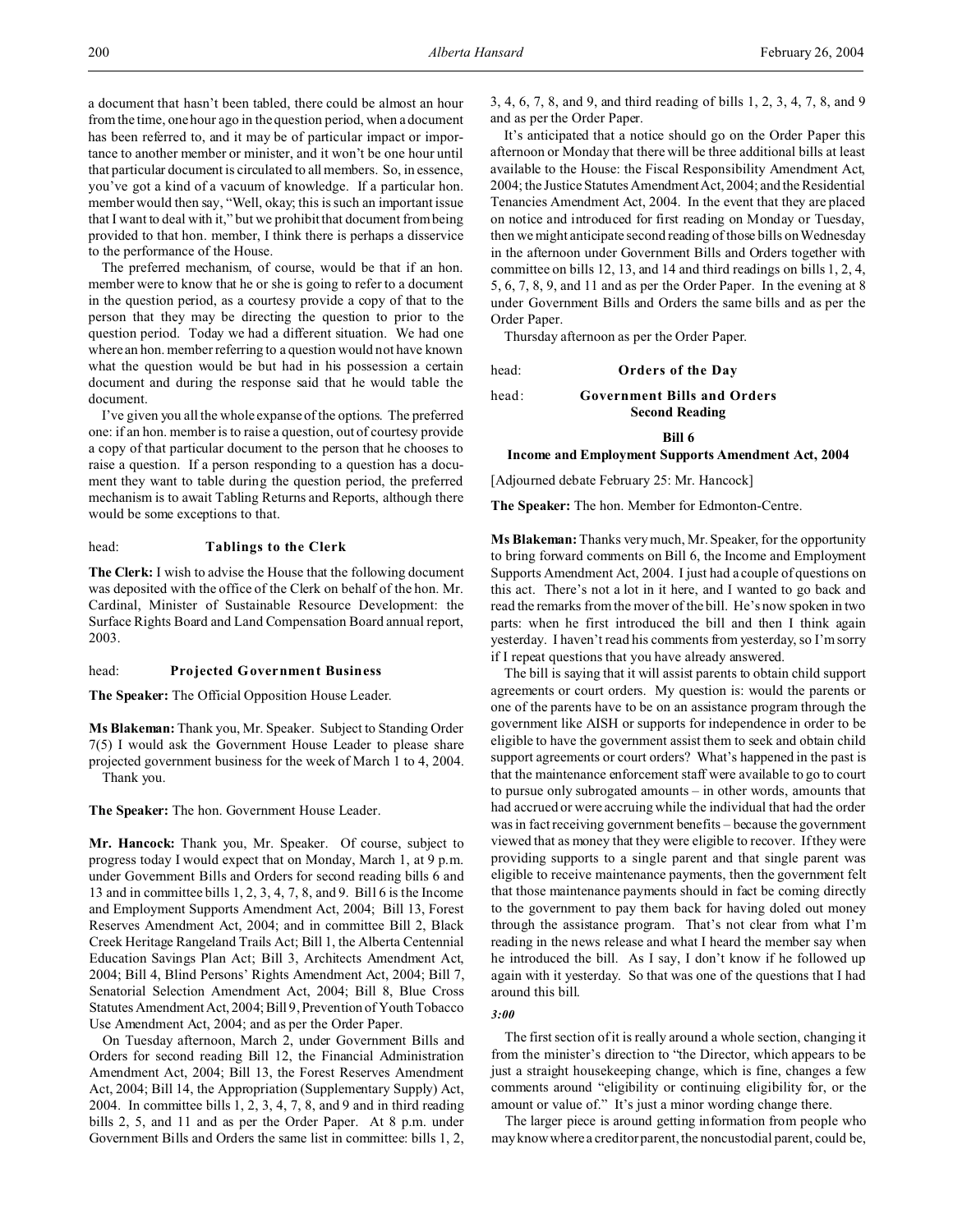where their location is, one presumes so that papers could then be served to seek the money from them. So this is to protect individuals who may be able to give that information like a landlord or a neighbour or a friend or an employer and, further, that the information about who gave them the information would not then be released to anyone else. That makes a certain amount of sense. They're protecting their source, in other words.

Now, I did hear the sponsoring Member for Edmonton-Castle Downs talk about the Alberta Works program that was mentioned in the throne speech when he first commenced his comments on second reading of this bill, and I'm not sure why he was looking to do that because I don't particularly see any reference to that in this bill. So is he foreshadowing something to come, or is he pulling out something in this bill that I have not seen?

The whole issue of pursuing noncustodial parents for maintenance agreements or support agreements is a difficult one, and we've all commented in this House about how difficult it is for our constituency office staff and, indeed, for all of the elected members to deal with this issue. For me it always comes back to: this is money that's ordered by the court for the children. So all other arguments that go on between the custodial and noncustodial parents really should not come into play here. If we're talking about court-ordered payments for children, then that's the focus that we have to keep on this. The money is for the maintenance of those kids so that they have a reasonable place to live, their electricity bill, however high, is paid, they have clothing, and, further, they can participate fully in their society, their school fees can be paid, they can participate in school activities and extracurricular activities like the rest of the kids that are around them. They shouldn't be in a worse position.

We have court orders set up to facilitate this, so when we have someone who decides not to pay for their children, we should pursue them with great vigour. We should be fair, and that's not to say that we should be taking money that isn't due, but if there's a court order that says X amount of money is to be paid for the maintenance of this child, I look to the government to pursue this with as much vigour as they can.

So this act appears to be facilitating that in that they are seeking funds on behalf of the children. My concern here is: are we just looking for money that would be in fact coming back to the government, or are they willing to pursue this on behalf of court orders where the monies would not necessarily be subrogated or in fact on behalf of parents who are not involved in a benefit program that's flowing from the government at all?

At this point I can't see any other reason for objecting in principle in second reading to this act, but I've learned to be very cautious in giving my support to bills put forward by the government until I get all the answers to my questions and I'm reassured that there's nothing unanticipated here. So I look forward to the sponsoring member being able to answer my questions either here in the House or, certainly, by note if he wishes to do that.

Thank you for the opportunity to raise the issues in second reading.

**The Speaker:** Hon. members, Standing Order 29(2)(a) kicks in for five minutes should hon. members wish to participate in questions or comments.

There being none, the chair would recognize the next speaker who would like to participate, the hon. Member for Edmonton-Ellerslie.

**Ms Carlson:** Thank you, Mr. Speaker. I would also like to make a few comments on this bill. Any time we do anything with maintenance enforcement, it's of particular concern to my constituency and a number of the people who regularly have to access our constitu-

ency services in order to deal with issues around the maintenance enforcement program.

At first glance it looks like this is an additional improvement to this particular piece of legislation. The problem of noncustodial parents skipping out on their payments and then taking a variety of evasive actions to be able to not pay what they've been demanded to pay by the courts is a real common problem. They leave the country; they leave the province; they change their names; they work for cash; they put all of their assets into a new partner's name. They do all kinds of things. They have all of their assets in their company and pay themselves out a bare minimum wage so that they can have their payments reduced over time. They go in arrears for years and years or months and months and then go back to court and get those arrears reduced in amount. So we've seen every conceivable kind of evasive action taken by noncustodial parents in the past on support payments.

So this looks like it's a step in the right direction in terms of giving anonymity to people who are disclosing information about the whereabouts of a person who can't be found. That's a good start, but it's just a tip of the iceberg on where we need to go on this issue, Mr. Speaker. Everyone in this country needs to value children, and we need to ensure that the support is in place for them to be able to be taken care of to the best ability of both parents, whether they're custodial or not, whether they're married or not. So I strongly encourage this government to take action on an ongoing basis to try to solve this outstanding problem that has been a tremendous problem over the course of my career in this Legislature.

So I will be supporting this bill, but I'm looking forward to seeing much more aggressive action than just this. Thank you.

**The Speaker:** Hon. members, Standing Order 29(2)(a) is available. The chair is prepared to recognize additional speakers.

[Motion carried; Bill 6 read a second time]

#### *3:10* **Bill 13 Forest Reserves Amendment Act, 2004**

**The Speaker:** The hon. Member for Olds-Didsbury-Three Hills.

**Mr. Marz:** Thank you, Mr. Speaker. I'm pleased to move second reading of Bill 13, the Forest Reserves Amendment Act, 2004.

Mr. Speaker, the last major review of this legislation occurred back in 1980. We are amending the legislation by updating the language and streamlining the legislation to meet the changes that have occurred out in the field – for instance, there'll be some wording changes to be consistent with the Public Lands Act – and also reducing overlap in the legislation by deleting parts of the act that are already covered under other legislation.

We have proposed adjustments that reflect organizational and operational changes that have occurred in the department since the last review. This bill also proposes to transfer the authority to develop regulations governing livestock grazing and other related activities from the Lieutenant Governor in Council to the Minister of Sustainable Resource Development. This adjustment will allow the department to update the legislation in a more timely manner. As you are aware, noxious weeds and restricted weeds are a problem that can have a significant impact on the environment and other land users. Changes to this legislation will enable the department to address the need for control and destruction of restricted and noxious weeds through regulations.

Mr. Speaker, other changes to this act deal with the amount that can be assessed for offences and adds new provisions for administra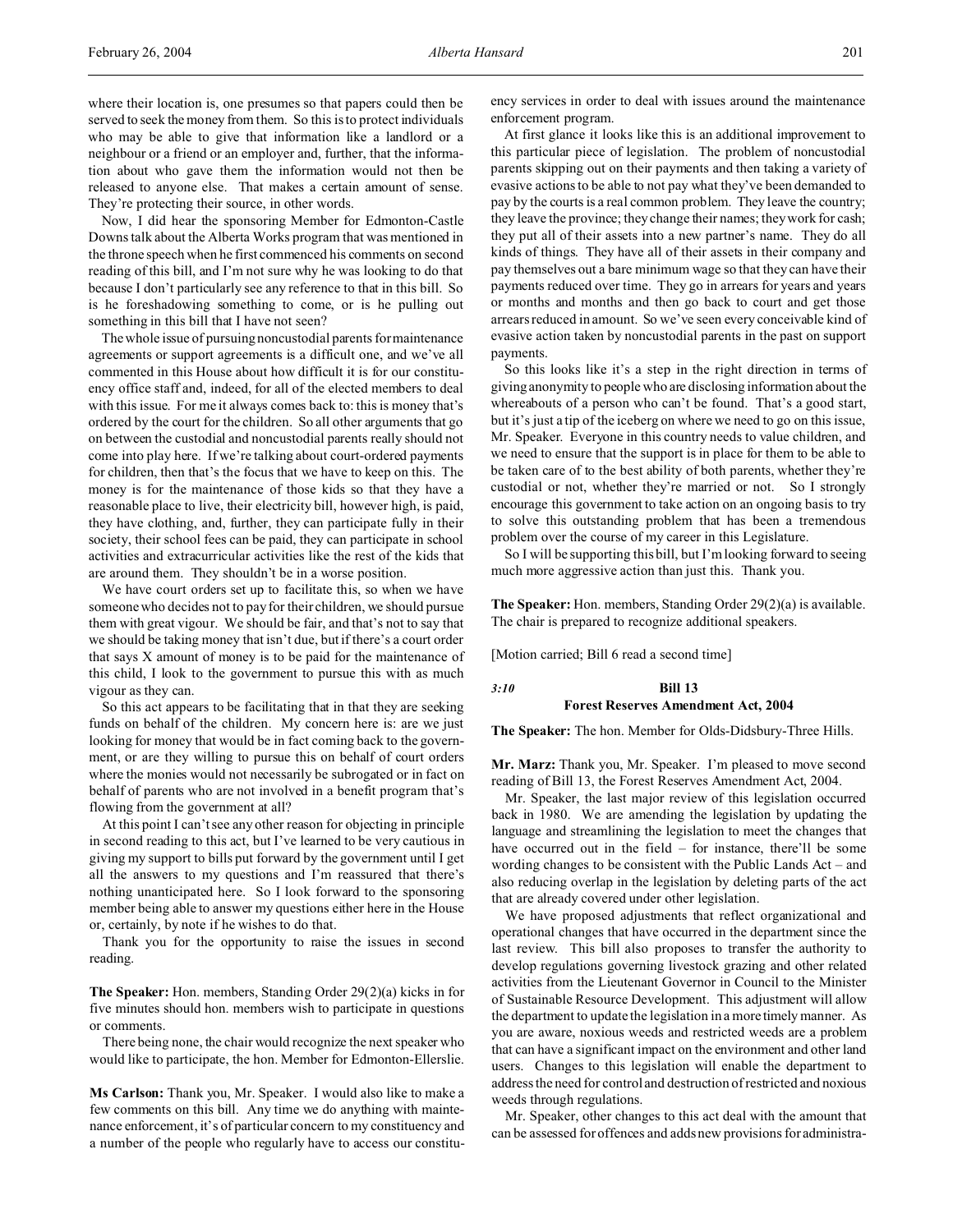tive penalties. One change is an increase in the maximum amount that can be assessed for offences under the act. The fee being charged to do with an offence under this act has been set at \$5,000 per day. This is consistent with assessments for offences under other acts such as the Public Lands Act. The change will also allow for better enforcement of the act and provide for a better deterrent.

Within that change we're also proposing that the Minister of Sustainable Resource Development have the authority to assess administrative penalties for minor violations of the act and regulations. A maximum of \$5,000 per day will be set for this purpose under the act. This change is being proposed to ensure compliance and speed up processing of minor violations. These changes will also ensure uniformity when dealing with contraventions and a deterrent, ensuring consistency with other legislation such as the Public Lands Act.

So as you can see, Mr. Speaker, these amendments will update the legislation, making it more relevant to what's happening out in the field in Alberta today, and I hope everyone supports these proposed changes.

With that, I would move adjournment of debate.

[Motion to adjourn debate carried]

## head: **Government Bills and Orders Committee of the Whole**

[Mr. Tannas in the chair]

**The Chair:** Good afternoon. I'd like to call the Committee of the Whole to order.

## **Bill 2 Black Creek Heritage Rangeland Trails Act**

**The Chair:** The hon. Deputy Government House Leader.

**Mr. Zwozdesky:** Thank you, Mr. Chairman. I rise on this occasion to make some additional comments during the committee stage of debate on Bill 2, the Black Creek Heritage Rangeland Trails Act. I guess that in particular I would begin my comments by responding to some of the comments that were made by the hon. Member for Edmonton-Ellerslie during the debate on February 24 on page 131. She made some very good points, and there were a couple that I thought perhaps needed correction and/or clarification, from my point of view.

I'll begin with the statement she made that references the management plan for the Whaleback area in general. I'm sure she probably meant to say "draft management plan" when she was quoting, but she didn't, so people looking at this are calling me and saying: "There is already a management plan put in place? Is that what you've already done?" I've said to them: "No. We haven't in fact put the management plan in place yet. What we have done is arrived at a draft management plan that has gone out for public input." People had until I think January 31 of this year to in fact put forward their comments. So I'm taking it, hon. Member for Edmonton-Ellerslie, that that's what you had intended to say, because it just got left out inadvertently here.

The second point I wanted to make is with respect to the comment she made regarding access points in other possible locations. Mr. Chairman, the Whaleback area is not only unique, as you yourself know very, very well, but it is also quite mountainous in many parts. In other parts, of course, it's got that beautiful, lush vegetation and grassland and wild-land appearance. But in terms of access points into the Bob Creek wild-land, which in this case is the western portion of the Whaleback ridge, there really were no other feasible

alternative access points that could easily be used to get into the Bob Creek wild-land.

The reason that is important to know is because the Bob Creek wild-land is an area where we do allow on already designated trails certain types of activities to occur. For example, off-highway vehicles would be allowed in that classification of a wild-land, but with no available or designated access points to get into the Bob Creek wild-land, we occasionally see people trying to get into the wild-land through all kinds of other self-made roads, if you like.

In this particular case what we have are two existing trails that have been in that area for many, many decades used primarily by the farmers and ranchers. Many of those that live there have grazing permits or grazing leases in either the Bob Creek wild-land or in the Black Creek heritage rangeland. So as a result of having those two existing trails there already, what this bill will do is restrict the public's access into the Bob Creek wild-land to those two preexisting trails only. That, Mr. Chairman, is a good thing because it will take away a lot of the random driving that is occurring right now in other places surrounding Bob Creek wild-land, and that will help protect the area even more.

I want to emphasize again that we're talking about a trail here that emanates from Bob Creek staging area, which already exists, and another one which goes up through to the Camp Creek staging area, which we are creating. Now, a staging area is simply a place where people can gather and get ready to go out and do whatever their business is, hunting or fishing or a limited amount of backcountry camping, that kind of thing. That's what a staging area more or less is all about.

*3:20*

Those two trails together comprise 3.5 kilometres, and in fact I think one of them is approximately eight feet wide, and the other one is probably about 10 feet wide. They're more like ruts in the road that have been there for many, many years, so we're not fancying things up here and allowing total random access into the heritage rangeland. In fact, we are restricting it to the general public through those two trails only. So that's very important to note.

Now, to come back to the point that I started with here, which is the Member for Edmonton-Ellerslie's second point, "They virtually eliminated any other possible access points." Well, we didn't eliminate any access points, hon. member. As you probably know, there is a small access point off White Creek, which is way up on the west and toward the north end. Unfortunately, that is a difficult one to get to if you are a farmer or a rancher living down in the southeast corner. Then there is another small access point possible up in the north-northeast quadrant, but that one is little known and little used and extremely difficult to get to because you'd have to go down the riverbed or something close to that to in fact access it. So it isn't that we eliminated any access points; it's that we didn't create any others. But we did eliminate the possibility of using other ones or designating other ones, and that's an important point to remember.

Now, the other point here that came up during the discussion was the hon. member saying: "They need to find a different solution to this problem. This is not the right way to go about this." In fact, I need to inform the House, Mr. Chairman, that this is the best way to go about it under the circumstances. I've indicated before that we have very, very unique circumstances in this case, and I just want to refresh members' memories on this.

The uniqueness of it is a couple of things. First of all, in order for us to have been able to accomplish the protected area designation back in 1999, we needed to work with the local stakeholders and, in particular, with the ranchers and farmers whose livelihood depends on access into both the Black Creek heritage rangeland and into what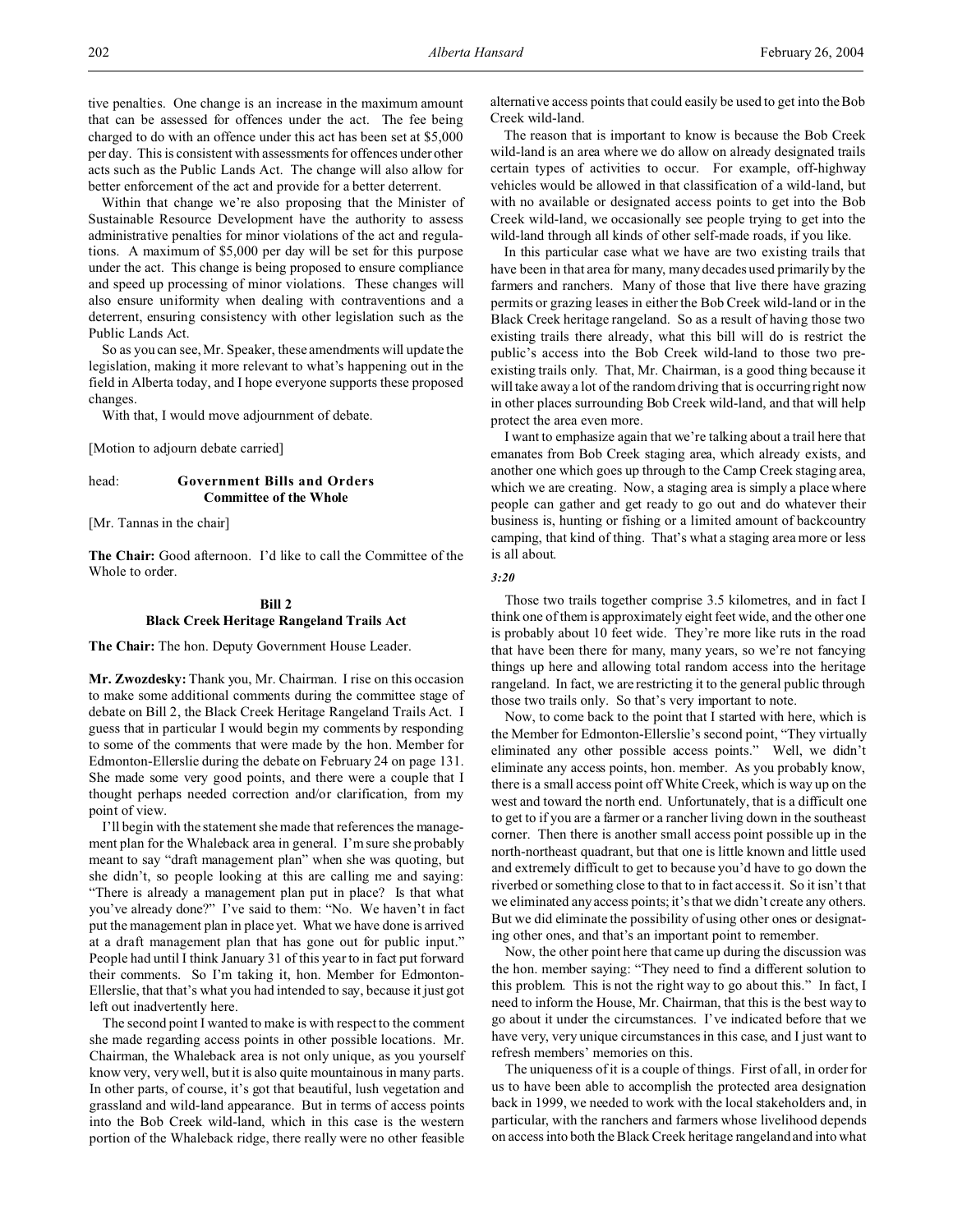is now called the Bob Creed wild-land. Their livelihood depends on it, and they agreed with the designation of a special place in both these cases provided that the government of Alberta didn't shut off their access to either of the two areas, because, as I mentioned before, they rely on it for access to their grazing and permit leaseholds, whichever might be the case. They also rely on it for hunting and for fishing purposes, which is a food source that is very important to them and to others.

So that is one uniqueness of why we have to go about doing this very carefully and cautiously, and it took quite some time to get to this compromise arrangement, if you like. In fact, it is the only way that we could see going about the business that we needed to go about while also respecting the rights of access, particularly for the farmers and ranchers living in that area.

Of course, there are many recreationalists who like to hunt and fish as well, so we wanted to ensure that we also allowed them some access into the Bob Creek wild-land, where those two activities are allowed, but we didn't want to just open it up randomly. So we designated two special existing trails for that very purpose, and I can assure you that with additional attention and with good signage and with proper monitoring, which we fully intend to do, we're hoping to not only preserve that very pristine, natural area the way it is, but we will also further enhance it.

Just a couple of other quick points here, Mr. Chair. There is a comment here: "Protective legislation is originally brought into place as more than a convenience." The quote goes on: "It's brought in for specific reasons, which the government clearly outlined at the time, and they shouldn't be overruled whenever it's the most convenient way to allow access." I would hope that the hon. member would reconsider that comment. We are providing an exception – that is correct; that is exactly what this bill does – but it will be restricted to the two trails indicated, and it will be restricted to this particular heritage rangeland, the Black Creek heritage rangeland, which, as members of the House know, is the first officially designated heritage rangeland in this new class that came into being formally last year.

So it's not so much a question of overruling it as it is a question of trying to do what's right and to do what common sense would dictate we should do to take into consideration the important points raised by the local area persons, who have proven over decades themselves and through their families over many generations that they, in fact, are among the best stewards you could ever possibly hope to have. Our farmers and our ranchers depend on the land. They know how to care for it and how to look after it.

This has been arrived at after some meetings and phone calls and letters and more meetings and so on, in particular with the hon. Member for Livingstone-Macleod, who is the MLA for the area, myself, the Minister of Agriculture, Food and Rural Development, the Member for Athabasca-Wabasca, the hon. Minister of Sustainable Resource Development, and many local area ranchers. We had a meeting right in Cowley, in their library as it were, and arrived at what needed to be done.

I think I have a minute or two left. I'll just let someone else take the floor in a minute.

On the comment here about significant policing needing to be put in place, well, it's impossible, as everyone knows, to put police people in place on a 24-hour basis, but I can assure you, Mr. Chairman, that with the signage and the postings that I indicated earlier and with the provisions for penalties that will be adopted through the regulations that will flow out from this particular act once it comes into law, we will do everything we can to ensure that that area is not only protected but that it is better protected than is currently the case under the circumstances before us. Again, we will be relying a lot, also, on the local area people to help us with some

of that monitoring. So I want to give that assurance to the member and to the House.

I'll come back, perhaps, and comment a little further. I believe that probably someone from across the way has a few comments to make. If there are any questions, I'd be happy to address them.

Thank you, Mr. Chairman.

**The Chair:** The hon. Member for Edmonton-Gold Bar, followed by the hon. Member for Olds-Didsbury-Three Hills, followed by the hon. Member for Edmonton-Highlands.

**Mr. MacDonald:** Thank you very much, Mr. Chairman. I was listening with great interest to the hon. Minister of Community Development in regard to Bill 2, the Black Creek Heritage Rangeland Trails Act. I have a few questions at this time, and perhaps in committee the hon. minister would be kind enough to respond to my questions.

Certainly, we know that less than 9 per cent of provincial Crown land is set aside for nonmotorized access, and we see that we are opening this up in a fashion with off-highway vehicles. Now, my first question – and I believe I already know the answer to this, but I'm going to get it on the record. Snowmobiles are certainly included in that definition of off-highway vehicles. Correct?

**Mr. Zwozdesky:** The definitions are in the Traffic Safety Act.

**Mr. MacDonald:** The definitions are in the Traffic Safety Act? Perhaps when I cede the floor to the hon. Member for Olds-Didsbury-Three Hills, I'll have a look at that act.

How much random driving is going on there now? How has that been monitored, or how has that been calculated? The minister referenced that in his comments, and I would just like to know if there's going to be an increase in the access from these random rides, if you could call them that.

#### *3:30*

My next question, Mr. Chairman, is: how many hectares of land are open for grazing leases in this Black Creek heritage rangeland? Is it all for grazing? What percentage of this land is set aside for grazing leases?

If this bill were to become law, could commercial enterprises or tourist enterprises organize rides in this area? Could they use this? Is there a licensing system in place, or could anyone just set up a commercial operation similar to what we do with horses on trail rides? Could their be quad rides, or could there be possibly in winter snowmobile rides through these areas? If this is true, how would the adjacent landowners feel about that?

Those are my questions at this time, Mr. Chairman, and I would like to express my gratitude for the opportunity to ask them. Thank you.

**The Chair:** Hon. minister, I wondered if you wanted to take a few questions from different people and then answer two or three people at one time. I have I think four on my list right now. So the next speaker is the hon. Member for Olds-Didsbury-Three Hills, followed by Edmonton-Highlands, followed by Airdrie-Rocky View.

**Mr. Marz:** Thank you very much, Mr. Chairman. It's a pleasure to rise and speak on this particular bill. As the minister responsible knows, the development of trails is a very sensitive issue in many areas of the province, especially with adjacent landowners, and my constituency has been, I guess, a bit of a flashpoint for some of these. I've received correspondence from concerned adjacent landowners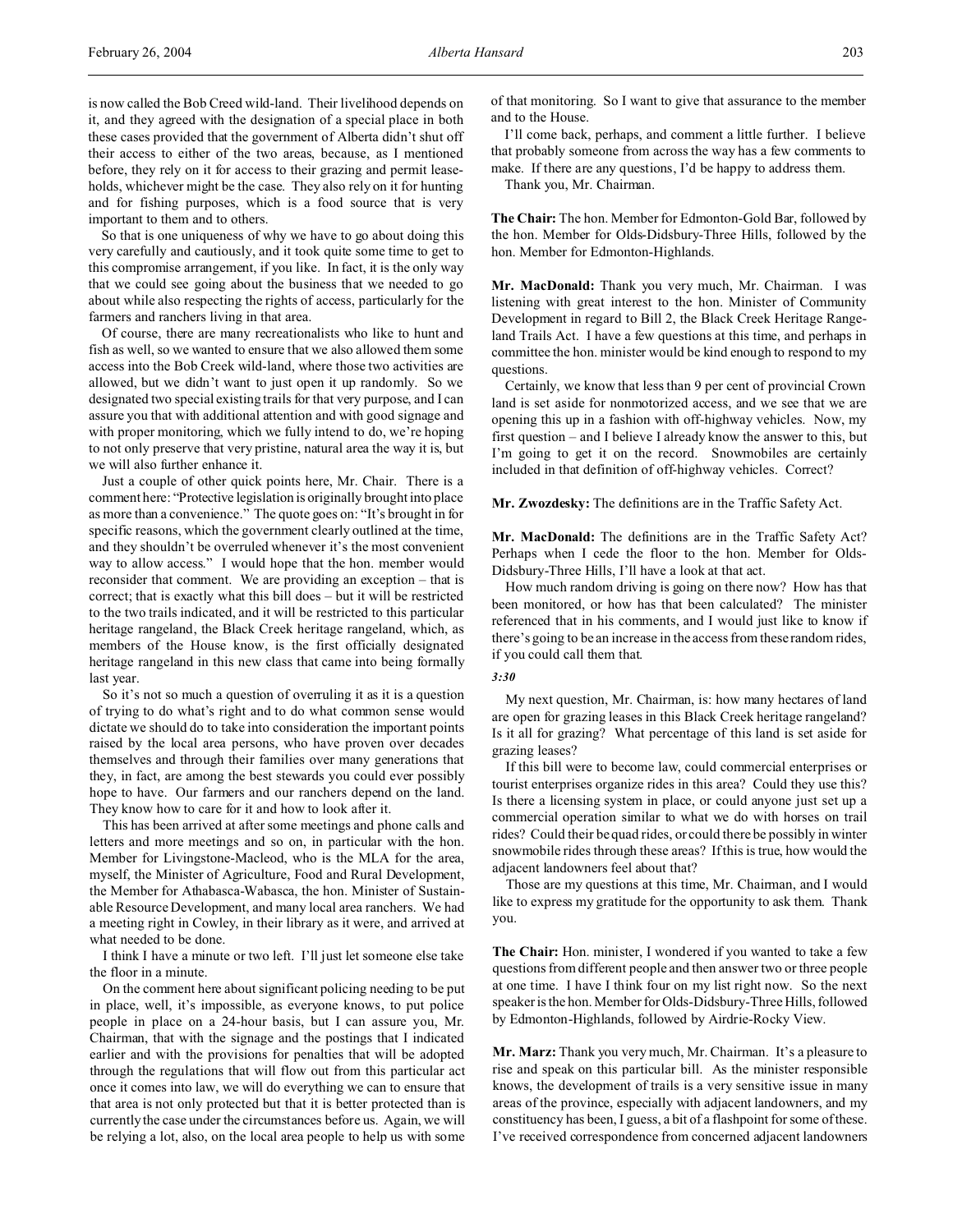throughout the province, and I continue to do that. I continue to bring those issues forward, and perhaps that's why I continue to get them.

But I didn't get any correspondence yet at all on this particular bill, and in listening to the comments of hon. Member for Livingstone-Macleod, who's the MLA for the area, I assumed that there was not a lot of opposition, if any, to this particular thing and that there was an adequate amount of consultation done. Looking at the background of the news releases that were sent out, it would indicate that there was quite a bit of consultation done with stakeholders and particularly the municipal district of Ranchland. I think it's probably the right approach to try to protect a greater area by restricting this type of use to a confined area and making sure that that use is done in a proper and responsible way.

One of the concerns I have – looking at the map that was put out in the news release, there is an area that goes on nonpublic land through the municipal district of Ranchland, and I know that the minister has repeatedly stated that no trails would be developed in the province without approval of the municipalities that they're located in. It was my understanding that that approval would be in the form of a development permit that would be applied for through the municipality, and then they would approve it through that process, and that would be the final say, yes or no, whether or not that trail developed.

So my question to the minister is: has that process taken place through a development permit process for that area that goes through the municipal district of Ranchland? If it hasn't, perhaps he could explain what the difference would be in this particular trail as opposed to other trails that may develop in the province under Alberta Trailnet or Trans Canada Trail.

So those are basically my concerns and questions, and I'd be happy to hear the answers to those. Thank you.

**The Chair:** Okay. The hon. Member for Edmonton-Highlands.

**Mr. Mason:** Thank you very much, Mr. Chairman. I want to take this opportunity to express my tremendous appreciation of these natural areas that have been preserved. I had the opportunity last summer to visit the Whaleback area. It is absolutely one of the most beautiful and wonderful parts of this province, and we should spare no effort to ensure that it is not despoiled through development or overuse or any other means. So I have a lot of concern about the direction here. I listened very carefully to the hon. Member for Livingstone-Macleod when he spoke about this when the bill was introduced at second reading.

I guess that my questions to the minister are similar to my colleague from Edmonton-Gold Bar's. Having allowed these two trails to accommodate vehicles, how will the government keep those vehicles on the trails? We certainly have heard from wildlife officers from the provincial government, and they can't even afford the gas, in some cases, Mr. Chairman, to do their job, so deeply has the government cut this area. So the real question is: in practicality, how do you keep the vehicles on the trail? If we accept for the moment the minister's assertion and the member's assertion that it's okay as long as the vehicles stick to the trails, then how do we keep them there?

The second question is: how do we ensure that there's not a significant increase of people using the trails for recreational purposes to go four-wheeling as opposed to engaging in traditional economic activities that take place on these lands? How will the government monitor that? How will the government make sure that the use doesn't increase beyond what it is now or beyond a reasonable limit on its use?

So, Mr. Chairman, those are the primary questions. The real thing as far as I'm concerned is not what the government says it intends. I'm sure that the government, you know, is sincere in its desire to do this, but if they don't place the resources in place, if they don't plan, if they don't monitor, and if they don't have the will to take action if damage to this area occurs because of increased use, then it's all for naught. I would really like some clear and concrete answers about how the government plans to enforce the intentions that they have set out in bringing this act forward.

Thank you, Mr. Chairman.

**The Chair:** The hon. Member for Airdrie-Rocky View, and then maybe we'll hear from the minister and get others that may wish to speak.

**Ms Haley:** I'll be very brief. Thank you. Mr. Chairman, I just wanted to ask a couple of small questions and perhaps just make a comment on this bill.

First off, I want to say right up front that I truly appreciate the fact that the ministers that were involved in this – and I know that there were at least four of you that went down to my colleague's constituency. These same people were calling me asking for assistance on this issue, and the fact that we were able to sit down with them and negotiate to come up with an arrangement that is not just suitable to the province of Alberta as a whole under the heritage rangeland act but also to deal with people who actually have to live there, earn a living there, and make this work – I wanted to thank you and congratulate you on that, Minister, but I also wanted to ask if maybe when you do get up to answer questions you might explain what the impact on other rangelands in our province might be?

*3:40*

I also wanted to just mention that unlike some of the hon. members in this Chamber I'm one of those people that is a little bit concerned about how much land we are truly designating. I believe we're up to 12 per cent of our province now, and I hope that we're being very careful about what we are designating because people in Alberta also want to use and see and visit some of these areas as well. I just want to caution the minister on this side. On the protection side I totally concur with the concept of preserving, just as long as people can still access.

Thank you, Minister, for all the work you've done on this, and I look forward to your response.

**The Chair:** The hon. minister.

**Mr. Zwozdesky:** Mr. Chairman, thank you very much. Just in response to some of the questions asked – and if I don't get to all the answers because I couldn't write fast enough, then we'll provide them later in writing to the members.

## [Mr. Klapstein in the chair]

The Member for Edmonton-Gold Bar was asking about snowmobiles, and are they allowed or not allowed and so on. I'm talking now for recreational purposes. Snowmobiles are not allowed in a heritage rangeland, but under certain circumstances they might be allowed in a wild-land park area.

The definition that he's looking for is in the Traffic Safety Act, and I just don't have a copy of it right here. As I recall from when I did read through that definition, it's quite lengthy, and it includes, typically, four-wheel drive vehicles, trikes, mountain bikes, some allterrain vehicles, and I think there was a reference to snow vehicle,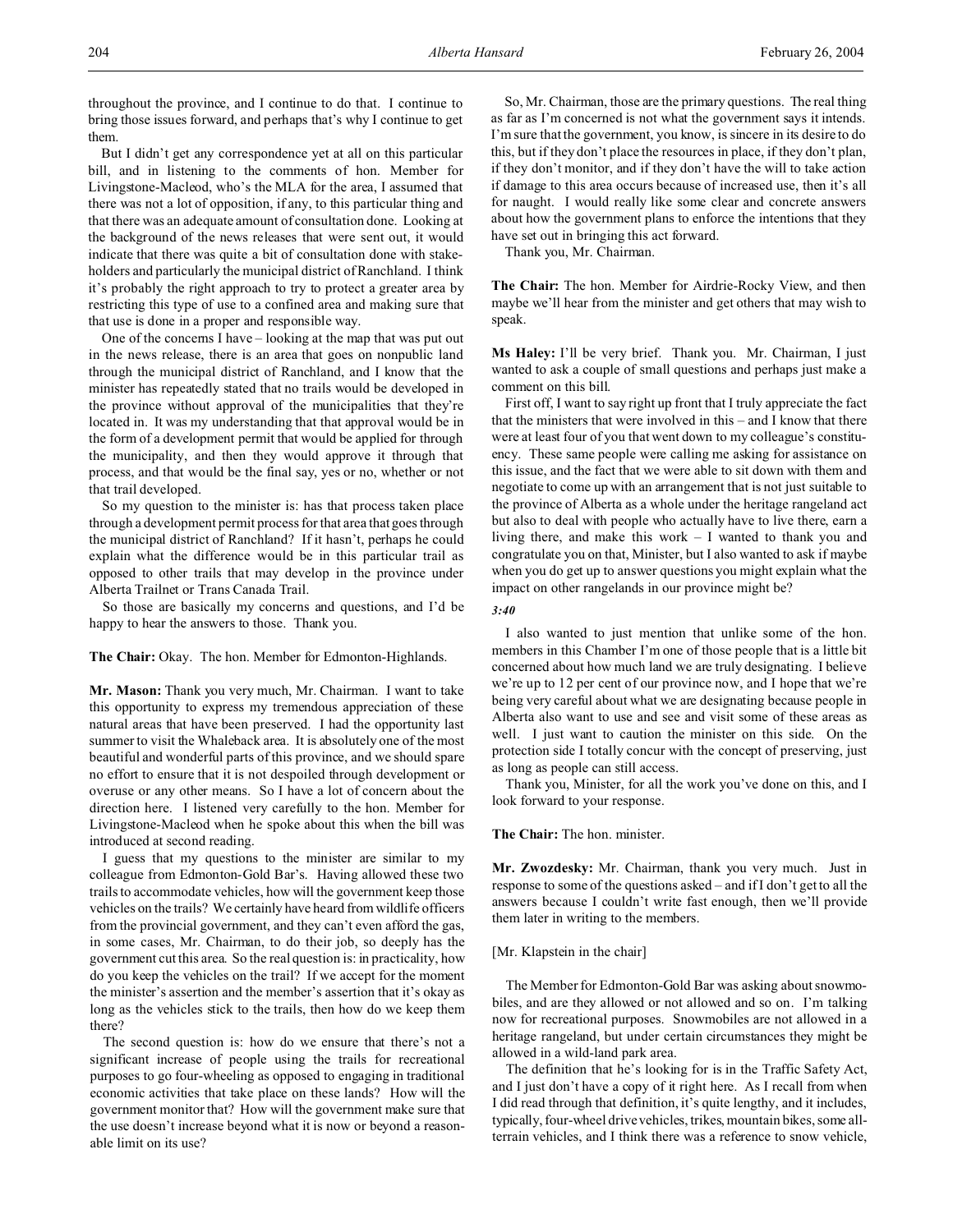but I'm not sure if in that particular instance it applies to a snowmobile because there are other types of snow vehicles. It could be that that snow vehicle does include a snowmobile in this case, but you would have to look at the Traffic Safety Act. If I had a copy of it here right now, I'd be able to answer that question more accurately.

The other question he asked was with respect to random traffic through the area and will it be increased or not. I believe the Member for Edmonton-Highlands asked the same question. No, I'm hoping that we won't see an increase. Perhaps, on the other hand, we will see an increase, but it will be restricted to those two areas, the two trails that are already in existence. So we'll be controlling the traffic better. If maybe that's the comfort he's looking for, then that's what he might take away from this answer.

As for the number of hectares that are open for grazing in the Bob Creek wild-land and/or in the Black Creek heritage rangeland, I'm sorry; I do not have that specific number of hectares or acres handy here, but we'll provide it to him in writing later.

Then he asked a question to do with tourism operations being set up, and that certainly is not the intention of the act. It's not something that we're looking at allowing to happen. But I have to say that where the Black Creek heritage rangeland boundary meets the Bob Creek wild-land boundary, where those two boundaries come together, there will be two staging areas, which are typically small but nonetheless larger areas than the trail, where groups can gather for purposes of getting organized about their particular activity. But it is not our intention to turn that into a commercial venture.

I do need to comment, however, that if there are existing commercial ventures, which is where you might say these grazing permits come into being, then those are being allowed to continue in the heritage rangeland and also in the Bob Creek wild-land. Other commercial endeavours at this stage are not contemplated. In fact, no one has even asked about the possibility of them occurring. So if there's more on that, I'm sure the member will let me know.

The Member for Olds-Didsbury-Three Hills asked about trails in relation to the Recreation Corridors Legislative Review, which the hon. Member for Lac La Biche-St. Paul along with the Member for West Yellowhead and the Member for Calgary-Currie have undertaken over the last while. They created a report, sent it in to me, and I sent it back out to the public for review. In that RCLR report it is very clear that insofar as trails that are or wish to be connected or hooked in with the Alberta Trailnet system or with the Trans Canada Trail system, those kinds of trails would need specific support first from whichever municipality they are in, provided that the municipality, of course, has jurisdiction over the land in question. Nonetheless, I have said very clearly that the issue of municipalities having the first right of approval is the first step with regard to the recreation corridors report that I've just referenced.

The trails that we are talking about here today under Bill 2 are a different set of trails or a different type of trail if you like. These are already-existing trails that have been there for a very long time. We're simply saying that the usage of those trails will be allowed to continue, but traffic on them is being curtailed somewhat, limited if you like, so as to not deviate off the trails, and they're only being used to access other trails in the Bob Creek wild-land. So we're really talking about two separate issues.

In specific response to his question about Ranchland county, in fact, I put it into the news release that I issued on February 18, because we are very grateful to the municipal district of Ranchland for all the help, assistance, advice, and suggestions that they gave. I've met with them a couple of times at least, as well as with local stakeholders, to finalize the requirements that we're needing for our long-term management planning process. So the local municipality or county has in fact been involved.

The Member for Edmonton-Highlands was asking about how the government will keep off-highway vehicles off the trails or words to that effect. I think I answered that when I first spoke at the beginning of the afternoon on this bill. We will do everything we can with very visible signage. We'll do everything we can by reinforcing the bill and what the signs stand for, by ensuring that there are adequate penalties in place for lawbreakers. We will definitely be monitoring and patrolling that area, albeit we won't be able to do it 24 hours a day, but we will be stepping up our monitoring. We'll also be working with the local stakeholders, the farmers and ranchers in that area, as I indicated. I think he asked some additional questions, and I'll have to review *Hansard* to see what they were.

The hon. Member for Airdrie-Rocky View had asked about the impact of this legislation on other heritage rangelands. It's a very good question because the Black Creek heritage rangeland is our first heritage rangeland. I anticipate that there will be at least six others across the province, one of them, in fact, just east of Edmonton here near Beaverhill or close to there, another one east of Chauvin, another one in the Drumheller area, another one closer to the Saskatchewan border on the east side, and I think there's another one just toward the Coutts/Montana border in the deep south.

But this particular bill today is specific to the Black Creek heritage rangeland only. There are two existing trails, and we're saying: let's limit the usage to those two trails only so that people will have the access that they require into the Bob Creek wild-land. So this particular legislation will not impact the other heritage rangelands, Mr. Chairman.

#### *3:50*

**The Acting Chair:** The hon. Member for Edmonton-Centre.

**Ms Blakeman:** Thanks very much. Well, this has been a very interesting discussion. I've tried to read the previous comments in *Hansard*. I've listened to the minister's responses today, and I think what I might do is just speak a little bit more generically around the issues being raised here.

If we take a step back, there was the special places project, which was to identify and designate certain special kinds of environment and landscape in Alberta and protect it so that it continued to exist for future generations. At the time there was a great deal of, in some places, amusement that ranged to flat-out derision, I think, from some sectors because there seemed to be all kinds of exceptions that were built into this. You know, we would protect this area, but in some places I think there was even oil and gas exploration that was allowed to go on in it, so there was some question about how serious people actually were about the protection of this.

Nonetheless, the project went through, we got the designated spaces, and in some cases I think they're quite vigorously protected. I know that my colleague from Edmonton-Ellerslie was actually reading out a quote about what was and was not allowed to happen in a certain area, a management plan that said "heritage appreciation and outdoor recreational goals may be met . . . but only to the extent that their attainment does not conflict with or impinge on the preservation goal." So that was a very strong statement.

Okay; we've got these special places. They're not supposed to have things go on in them that is going to affect or ruin the reasons for them being a special place, so in a lot of cases off-highway vehicles are restricted from going in there. Now we have a situation where in order to get access to one particular recreational area, one of these protected areas is going to have to be used as the right-ofway, in effect, to get through there.

I'm a snowmobiler, and my concern when I hear the issues being raised here is: well, if we actually had some good trails that were,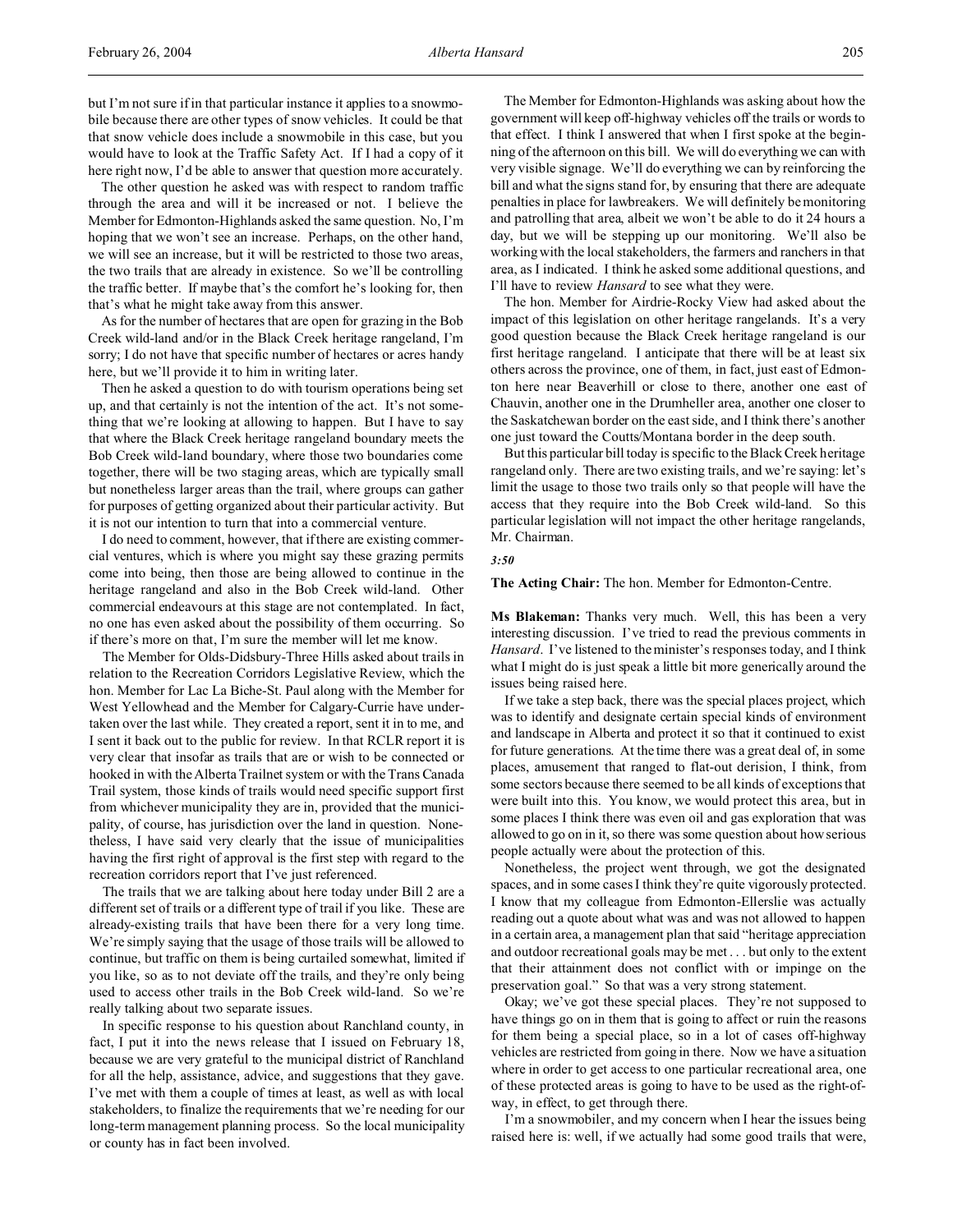I've said before that snowmobiling is not a poor person's activity. I mean, for these machines I think the low end now starts at about \$7,500, and you go up from there. So it's not cheap to get into this business. By the time you get the suit and the boots and the helmet and the electric face shield which warms up and doesn't frost over, you've laid down a lot of cash. Then you're going to stay in a hotel; you're going to buy gas; you're going to buy food. You know, there's money to be had here. This is a tourism growth industry; let's put it that way.

So I think people in Alberta, those that are snowmobilers, are of course always looking for a place to ride, and they would prefer, frankly, to ride in a place that had a staging area, that had marked trails, that had groomed trails. It's a much more pleasant experience than trying to crash your way through the bush getting hung up on, you know, dead logs and stuff and ripping your track to shreds. That's not fun, and frankly it's expensive. Tracks are very expensive to repair. So we would rather be in a place that accommodated us and was inviting to our activities.

The problem is this province has not really invested in that. There are a couple of areas just outside of Calgary, and they never really developed far enough to be a full-day's activity. You know, there are – I'm casting back in my memory here – Sibbald Creek and a couple of other ones. They were, like, five k loops or something, and, I mean, sorry, but you can do that in 20 minutes. So it wasn't exactly a full-day's activity. I know that Whitecourt has worked hard to develop their trail system. They've got some warm-up shacks. They do have marked trails. I don't know if there's an attempt to groom them. I haven't been out there in a long time. Although they're now talking about putting up the world's largest snowmobile as a monument somehow, so they must feel that it's a worthwhile endeavour in that area.

So what I'm trying to say here is that snowmobilers want to go to a place where they're welcome. They don't particularly want to be in areas that they're not wanted in. If we were provided with other places to go, then we wouldn't need to be going into ecologically sensitive areas like this.

There are consequences to choices that you make. Had the government decided to make the kind of investment in off-highway vehicle recreation in the past years, we perhaps would not be facing what we're facing now. I realize that even inside of the off-highway vehicle definition, there's greater and lesser impact upon the environment by the various vehicles that are captured there. I know that some are frankly more damaging to the environment than others, and there may need to be restrictions even inside of that subclass to deal with that.

Those places I have been that went through ecologically sensitive areas – and I'm thinking of Yellowstone park – where the trails pass through an area where they did not want the machines getting off of the path were literally policed. I'm thinking of one area just as you were coming into the little town, and there was a police officer that used to sit out there on a machine at the peak times of day. It was made very clear: you were not to go off the trail. There was signage, there were fences, and there was a police officer there. That's what they did to underline, to make sure that everybody understood, that you were not to go off the trail there.

So when my colleague from Edmonton-Ellerslie talks about the

need for policing and the minister is saying, "You know, that's not really possible," I think we have to understand what we're talking about here. If you really mean that, you've got to put the resources into saying: okay; yeah, we mean that we do not want people going off of this trail. You're going to have to put the resources into that to make sure that that's what happens.

Most people are law abiding. They will do what they are asked to do, but you need clear signage, and you've got to have a backup system to that signage. If the signage comes down for some reason, legally or illegally, you've got to have a backup there. Because how much damage can be done in a weekend or a week or a month before that signage gets fixed? If you really mean it, put the fence up. Well, now you're running a fence through an ecological area.

You know, you've created a series of difficulties here that I don't know if you've anticipated. I haven't heard that discussion be fleshed out in the Chamber. I, frankly, just find it a little odd that we have these protected places and then we allow activities in them that we know are not what was originally anticipated as an activity in a protected area.

You know, as a snowmobiler if I had a choice of going to a place where I was treading on ecologically sensitive ground, to create a euphemism there, versus one where I was welcomed with open arms, where there were, as I said, the trails, the grooming, the warm-up sheds, all of those things, I would probably choose to go to the place where there was more accommodation for me. I mean, I'm aware of all of this. I'm out in the woods. I know what happens when these trails get that kind of wear and tear. I've been there. I pack my garbage out. I'm careful about what I leave behind. I've been there. I know what can happen to these areas, and there are just some areas where it is not suitable to have those kinds of machines. I would say – and somebody, I'm sure, will argue against me here – that because the snowmobiles are operating on the snow, there's less damage done. From what I've seen, there's more damage done by some other kinds of off-highway vehicles.

#### *4:00*

I think that if you're at the point about arguing that minutia, then we probably shouldn't be in the area at all, and that's part of my concern here. I understand that the minister is saying: well, there are certain landowners that agreed, and now they feel their deal has not been upheld, and therefore this has to be done to accommodate them. I don't fault the landowners there at all. You know, if that's what they thought was going to happen and they gave an okay to a certain plan or scheme and said, "Okay; it can happen as long as I've still got access," well, who on earth was saying that this was going to happen, that it was possible? Who designed this scheme knowing that it's unimplementable and that we were going to come to this point in time where we now have to have access through a protected area to get to a recreation site? Somebody wasn't thinking far enough ahead on this one.

 Even though I'm one of those recreational off-highway vehicle users who probably could get access to this site now and given my 35-year long harangue that the Alberta government has not given snowmobilers enough places to go – we've been cut off the eastern slopes; we've been cut off other kinds of places – I find it a little odd that I'm now standing here saying: okay; cut me off from another area. But I have a larger responsibility here both as an MLA and also as an Albertan when we look ahead to how much of our province is going to be left pristine for other generations, and I think there are serious questions about what the government is proposing through this bill.

I think that this was not well thought out in the first place. We're now having to have a patch put through in the form of this bill to